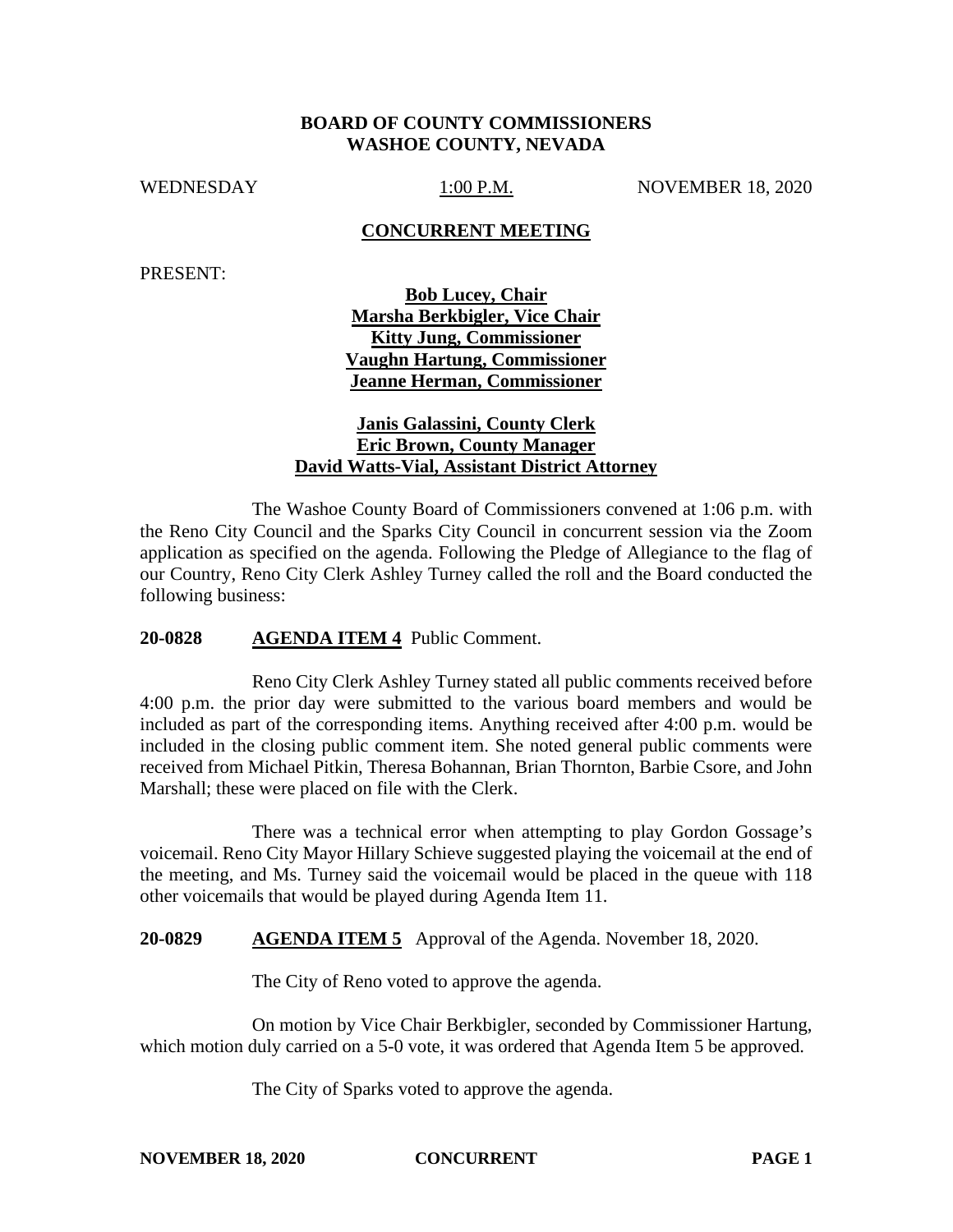There was no public comment on this item.

Chair Lucey stated everyone would have the opportunity to speak on every issue, and to do so he established that member comments would be limited to two minutes.

**20-0830 AGENDA ITEM 6** Presentation and discussion of residential evictions in the Washoe County region - Amy Jones, Executive Director, Reno Housing Authority.

There was no response to the call for public comment.

Amy Jones, Executive Director of the Reno Housing Authority (RHA), began by thanking the Cities of Reno and Sparks for providing additional funding to help families avoid eviction. She mentioned they received money from four different funding sources: \$5 million from the Nevada Housing Division, \$1.5 million from the City of Reno, \$2 million from the City of Sparks, and a second allocation of community development block grant (CDBG) funds from Sparks. She explained the funding from Reno and the CDBG funding had been exhausted. After administration fees were removed, just over \$8 million remained for emergency rental assistance.

To qualify for the program, Ms. Jones stated, families or individuals needed to have experienced a loss of income related to COVID-19 (C19), and they also needed to owe their landlords money. Initially, she indicated, there were strict requirements on the documentation needed, and funding was originally given to the RHA, the Nevada Rural Housing Authority, and Clark County Health and Human Services. Each of these agencies experienced difficulty with the strict requirements, so an attestation form was created to streamline the process. Another change involved a prior requirement to recertify family eligibility every three months; now the RHA utilized a form asking whether there was still a need. She indicated money could be moved faster because of these changes.

Ms. Jones remarked she had seen payments made to cover the entire period from April to December, which were extremely beneficial to families who were out of work. Some families only needed a couple of months of help while others continued to make small payments to their landlords. She noted 3,072 applications had been received and 557 payments to the community had been approved. 899 applications were awaiting return of the attestation form or other information, and 323 files were completed but awaiting eligibility review or payment. The average payment was \$5,913. She reminded the boards that the money had to be spent by December 30. If all outstanding files were approved, she added, the payments would exceed what was currently available, but it was assumed not every file would be approved due to eligibility or a lack of response.

Ms. Jones stated the majority of landlords had been trying to work with their residents and the RHA. While there had been a recent increase in 7-day notices, she indicated many landlords rescinded them when they were told the RHA was planning to assist those residents. Some instances where families were locked out of their homes were also resolved this way. She acknowledged this was a difficult situation for landlords too.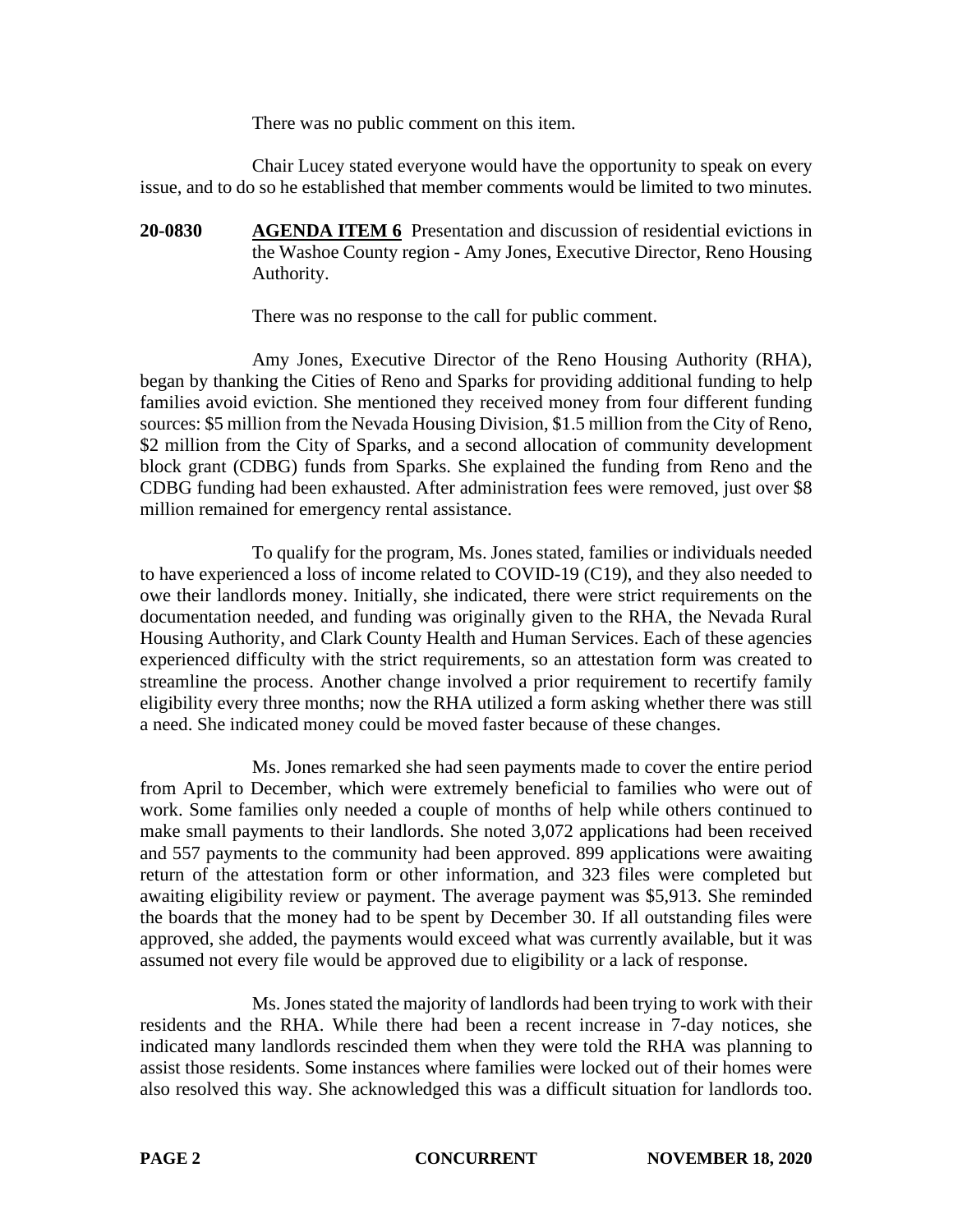She mentioned requests that came through the courts via a mediator would be fast-tracked. She shared a story about a family who the program helped to avoid eviction.

Ms. Jones praised the RHA staff for making the program successful and thanked the boards for allowing them to provide the emergency assistance, noting it was outside of their traditional programming.

Reno City Councilmember Naomi Duerr asked whether all evictions were centered within the RHA. Ms. Jones said they were not and the RHA only saw potential evictions if those residents submitted applications. She reiterated anyone participating via court mediation would have their case fast-tracked. Councilmember Duerr said it was her understanding the federal prohibition against evictions would protect residents once the state prohibition was lifted. Ms. Jones clarified the Centers for Disease Control and Prevention (CDC) implemented a halt on evictions when the state moratorium was lifted, but that could not be enforced until the individual completed a declaration and submitted it to the landlord. Without that, landlords could still move forward with evictions.

Sparks City Councilmember Kristopher Dahir inquired about the approach that would be taken once the CDC's moratorium was lifted in January. Ms. Jones replied that was a concern and she hoped the funds already provided by the RHA would reduce any impacts. Without knowing about the fate of the CDC's moratorium or the possibility of additional funding, she was not able to give a clearer answer. Councilmember Dahir wondered whether the jurisdictions could do anything to help or whether the concern revolved solely around the availability of money. Ms. Jones predicted the CDC moratorium on evictions would be lifted on January 1 and, though landlords did not want to evict people, she recognized they had been without rent for a long time. She said money was needed to keep people in their homes, and the source of that money would play a huge role in that.

Sparks City Councilmember Charlene Bybee asked how the information about needing to complete a CDC declaration was being disseminated to the public. She thought it was important for all residents to be aware of this. Ms. Jones said the information was available on the website and she could provide a link if the jurisdictions wanted to include it on theirs. Washoe Legal Services and Nevada Legal Services had promoted the information by offering workshops, and the information was also available on the CDC's website.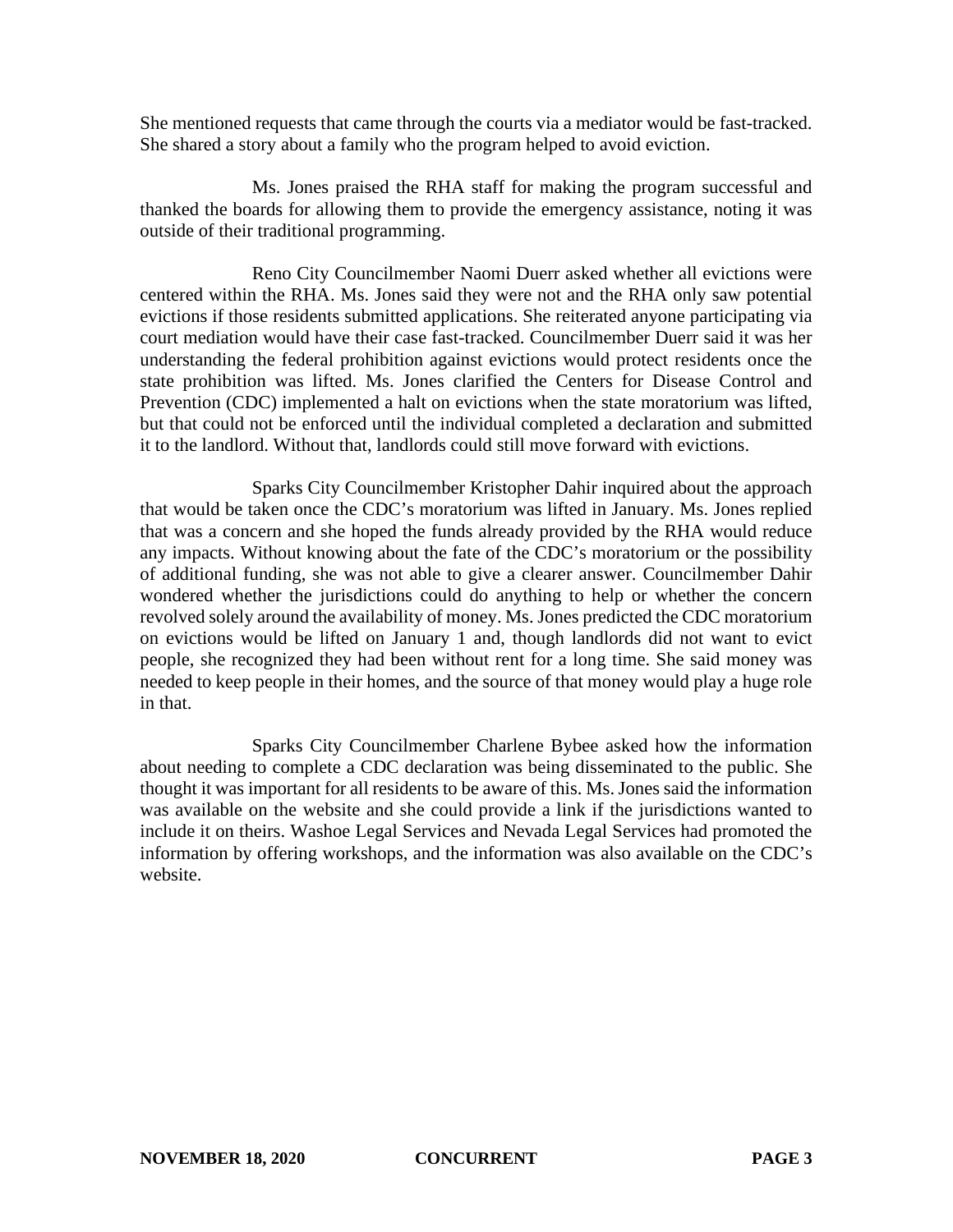**20-0831 AGENDA ITEM 7.1** Presentation and discussion for the Built for Zero, Re-Enrollment and the Next Chapter – Eric Brown, County Manager and Dana Searcy, Special Projects Manager, Washoe County. (For Possible Action).

> **AGENDA ITEM 7.2** Presentation and discussion of the Karma Box Project's efforts in support of Built for Zero - Grant Denton, Executive Director, Karma Box Project.

Washoe County Manager Eric Brown noted Senior Management Analyst Dana Searcy had been assigned to lead the County's initiative in the homeless arena, working with Human Services Director Amber Howell on the Our Place campus as well as with Assistant County Manager Kate Thomas and various County agencies. He indicated she had interviewed more than 40 agencies associated with homelessness over the prior year and had an excellent understanding of the issues in the region. He said Grant Denton, Executive Director of the Karma Box Project, would also speak about his efforts along the Truckee River.

Mr. Brown remarked the Built For Zero (BFZ) initiative was a nationwide effort to stamp out homelessness using a data-driven approach that identified the homeless populations and how best to stabilize them into permanent housing. The County joined with the Cities of Sparks and Reno earlier in the year by signing on as a BFZ community. He mentioned one purpose of this presentation was to ask the jurisdictions to commit to enlisting with BFZ for another year.

Mr. Brown said the BFZ approach was built around understanding the populations being served as opposed to just getting people to move off the river. He contested success would result from using case management to get people behavioral health or substance abuse services and help them find affordable housing, and BFZ did this in a coordinated manner. He envisioned a scenario where the region had a network of resources across the jurisdictions to identify available beds that could provide the appropriate wraparound services.

Mr. Brown introduced Ms. Searcy, who conducted a PowerPoint presentation, a copy of which was placed on the record. She reviewed slides with the following titles: Built For Zero; How do Built for Zero communities work differently; Organizations Represented; Work We've Completed; Current Work; Benefits of Foundational Work; and Community Dashboard Monthly Reporting Data (2 slides).

Ms. Searcy remarked the key differences in BFZ communities revolved around an integrated command team coordinating local efforts to ensure all voices were heard. She said the focus should not be on the success of individual programs but on the entire system. She added the BFZ initiative was not a guaranteed solution and the dedication of staff and elected officials would be necessary to build consensus within the community in working toward a common goal. She noted more than 35 organizations pledged their support, and each was either actively involved in the work or received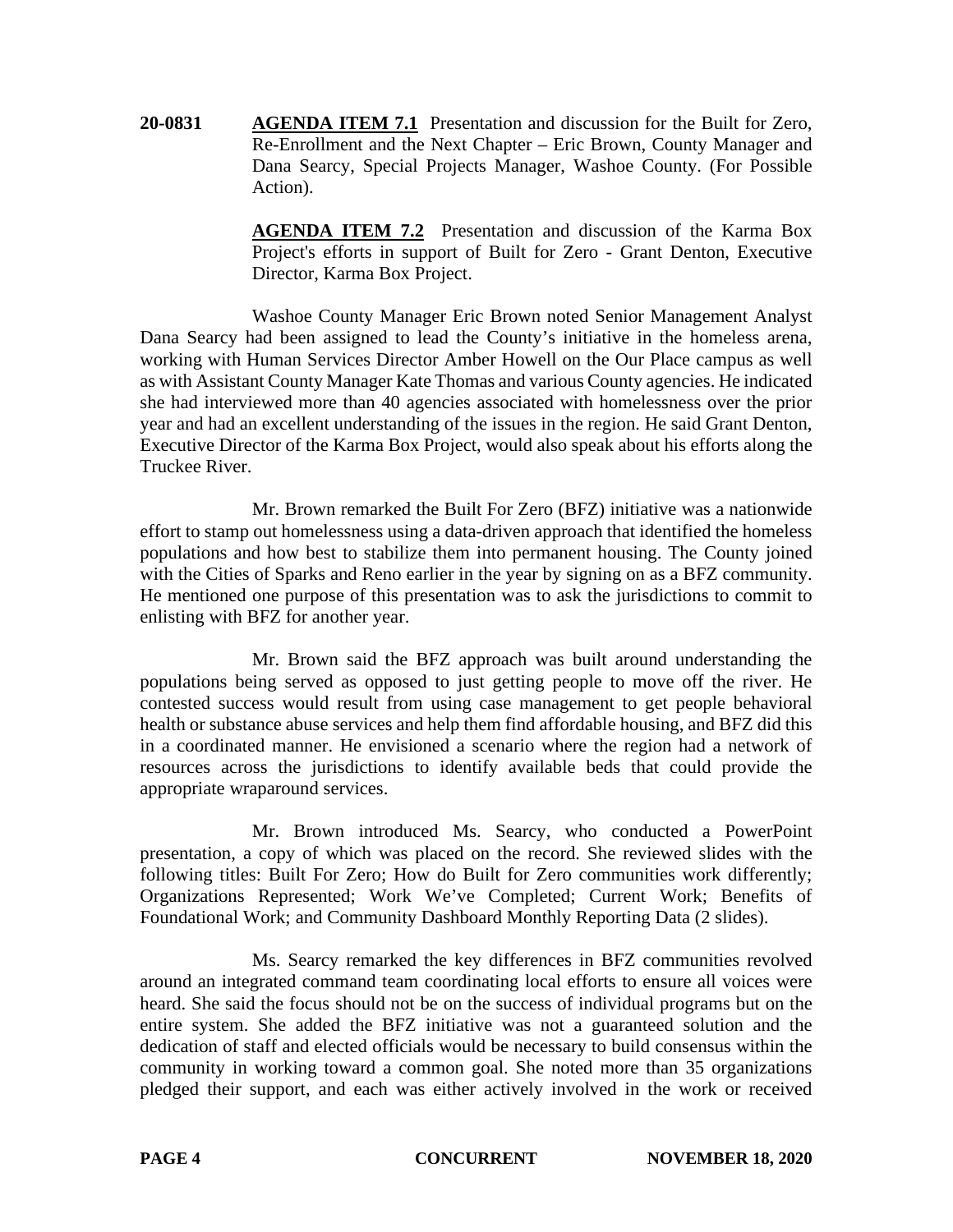frequent updates and provided direction. She remarked so much foundational work had been accomplished since joining with BFZ in April, and she thanked the team for its dedication.

Ms. Searcy commented the foundational work consisted of determining the names, locations, and needs of people experiencing homelessness, the barriers they were facing that could be mitigated with services, and the number of beds available to achieve this. She indicated the team coordinated these efforts by bringing together agencies to more efficiently move individuals who needed support into those services. Regarding the Monthly Community Dashboard slides, she explained the significant increase in the numbers in September was because only data from the Homeless Information Management System (HMIS) was used for July and August while September and October also incorporated data from Good Grid. Additionally, the graphs did not capture data about unsheltered individuals not receiving services, or those who received services from agencies that did not use the HMIS or Good Grid for reporting. She anticipated the numbers would continue to rise as more data was collected, but she hoped the numbers would then go down as the program began to have an impact. As the quality of the data improved, she felt, they would be better equipped to estimate how many people moved into and out of homelessness each month.

Mr. Denton continued the presentation by reviewing slides with the following titles: Karma Box Project's efforts; Partnership with Grant Denton; and River Stewards Project (3 slides).

Mr. Denton pointed out there would be an issue with resource scarcity if every unsheltered person decided they wanted to get off the streets. He believed the answer involved working with the population and their living situations, which was the focus of the River Stewards Project (RSP) and BFZ. She stressed the importance of the by-name list because it helped solve their problems more effectively. The RSP used a cultural development approach, which he described as a set of living relationships working toward a common goal. To achieve this, garbage was collected from camps along the river by four volunteers living in those camps. While trash collection was a byproduct of this project, he stated, it was more important to provide a platform for this population to give back to the community, which brought awareness to their worth and self-efficacy. In addition, working alongside the population taught them the behaviors that other members of the camps would hopefully mirror; they were becoming cognizant of how their actions impacted the world around them. He indicated these volunteers often asked what they could do to improve their lives and get off the river. He clarified the river stewards did not consider themselves outreach people but rather positive influences or life coaches; the population they helped were friends, not clients.

Mr. Denton mentioned local restaurants were helping the group by providing meals for them once a week, which he felt helped facilitate integration back into the community. He described the emotional response some people felt when they could choose what to eat from a menu. He cited many organizations who provided food, jackets, and cleanup assistance, as well as one organization who made a special container to prevent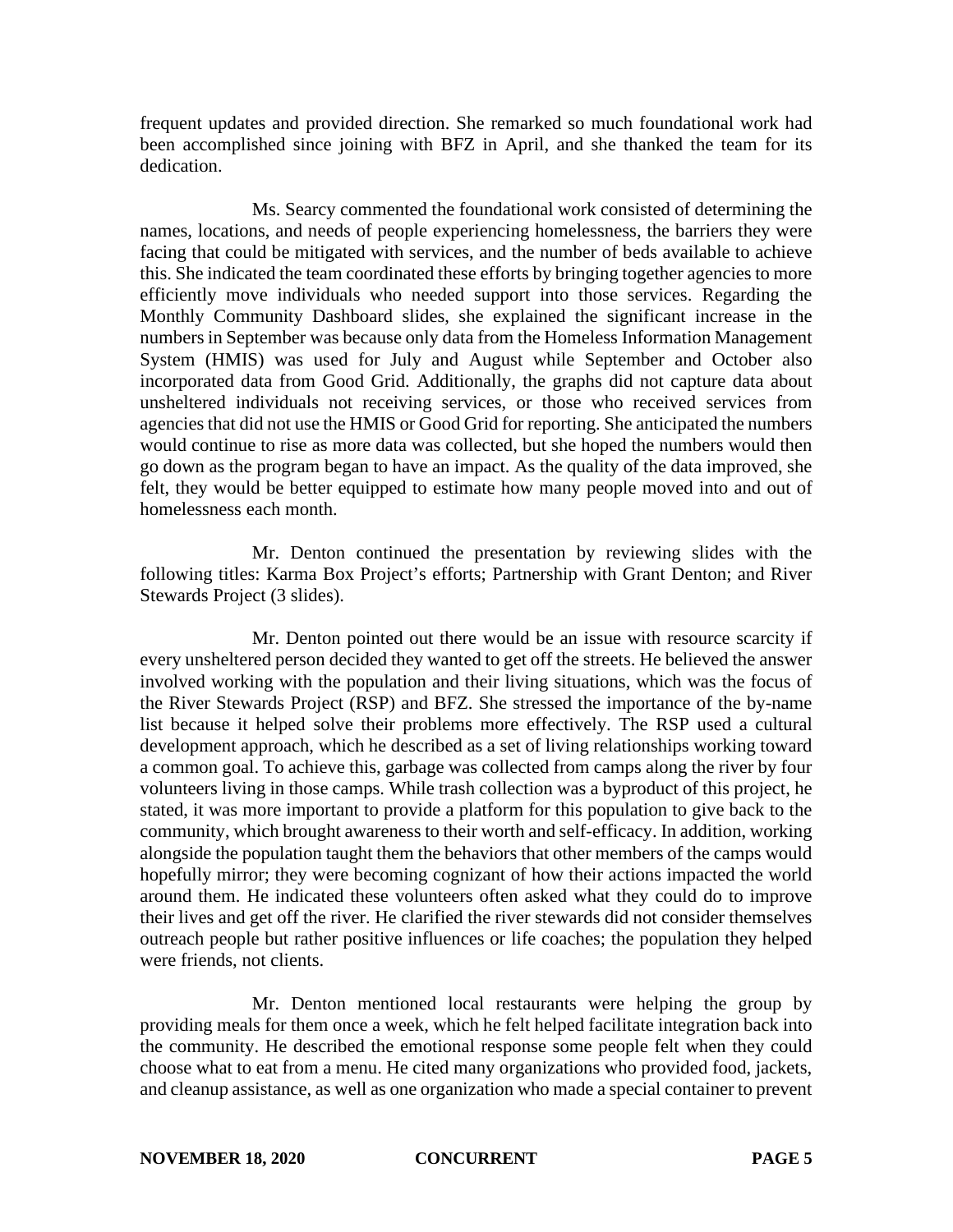trash from blowing away in the wind. He said one of the most important parts of this program was that it was a stigma reduction model because these individuals were actively doing things and transforming themselves from liabilities into assets. He summarized helping this group not only resulted in cleaning the river, it also emboldened individuals to want to get out of their situation because they were aware of their capabilities.

Ms. Searcy continued the presentation by reviewing the four Regional Efforts Addressing Homelessness slides. She noted one comment she often heard in the early phases of the BFZ initiative was that many organizations were implementing their own good ideas but there was no cooperation; any one entity moving in its own direction would result in the system not working as efficiently as it could. Having a centralized team to bring these ideas together, she stated, would create measurable change in the number of people experiencing homelessness in the community. She admitted most of BFZ's work to date was focused on foundational work. However, BFZ was preparing to move into the next phase by planning for the next few years, both in terms of BFZ's work and the work accomplished as a community. She proposed that BFZ become the central planning group to ensure all efforts and strategies aligned with each other.

Mr. Brown concluded the presentation by reviewing the final two Built for Zero Commitment slides. Mr. Brown lauded Mr. Denton, calling him a wonderful community resource. The Manager said he did not need approval of the document included in the boards' materials, but rather agreement across the three jurisdictions to continue to work through the BFZ collaborative to achieve their homelessness reduction goals in the region. He felt BFZ provided an opportunity to better define the responsibilities of each jurisdiction and stakeholder, and he supported the idea of the County taking on a larger role regarding homelessness while recognizing that each jurisdiction had a role to play.

Mr. Brown pointed out there were grant and private investment resources available if donors could be approached in an organized fashion. When he began with the County a year before, he frequently heard that people wanted to become involved but there was not enough coordination. BFZ would help figure out what money and resources could be used to address a problem. He stressed the value of sharing data in a productive fashion so they could establish the numbers and needs of these vulnerable populations. Lastly, he emphasized the need to harness a broad array of stakeholders as he felt local government alone could not solve the problem. He reiterated his desire for all three jurisdictions to continue to support BFZ's efforts.

Sparks City Councilmember Kristopher Dahir agreed progress would not move forward without collaboration, and he thought the community would also need to come together to achieve success. He noted he worked with the homeless for a long time in Las Vegas and praised Mr. Denton's efforts. He commented caseworkers would be essential for success.

Reno City Councilmember Naomi Duerr wondered when the BFZ program might be fully functional if all three boards provided their support, and what could be done in the interim. Ms. Searcy replied discussions about certain projects, like the Governor's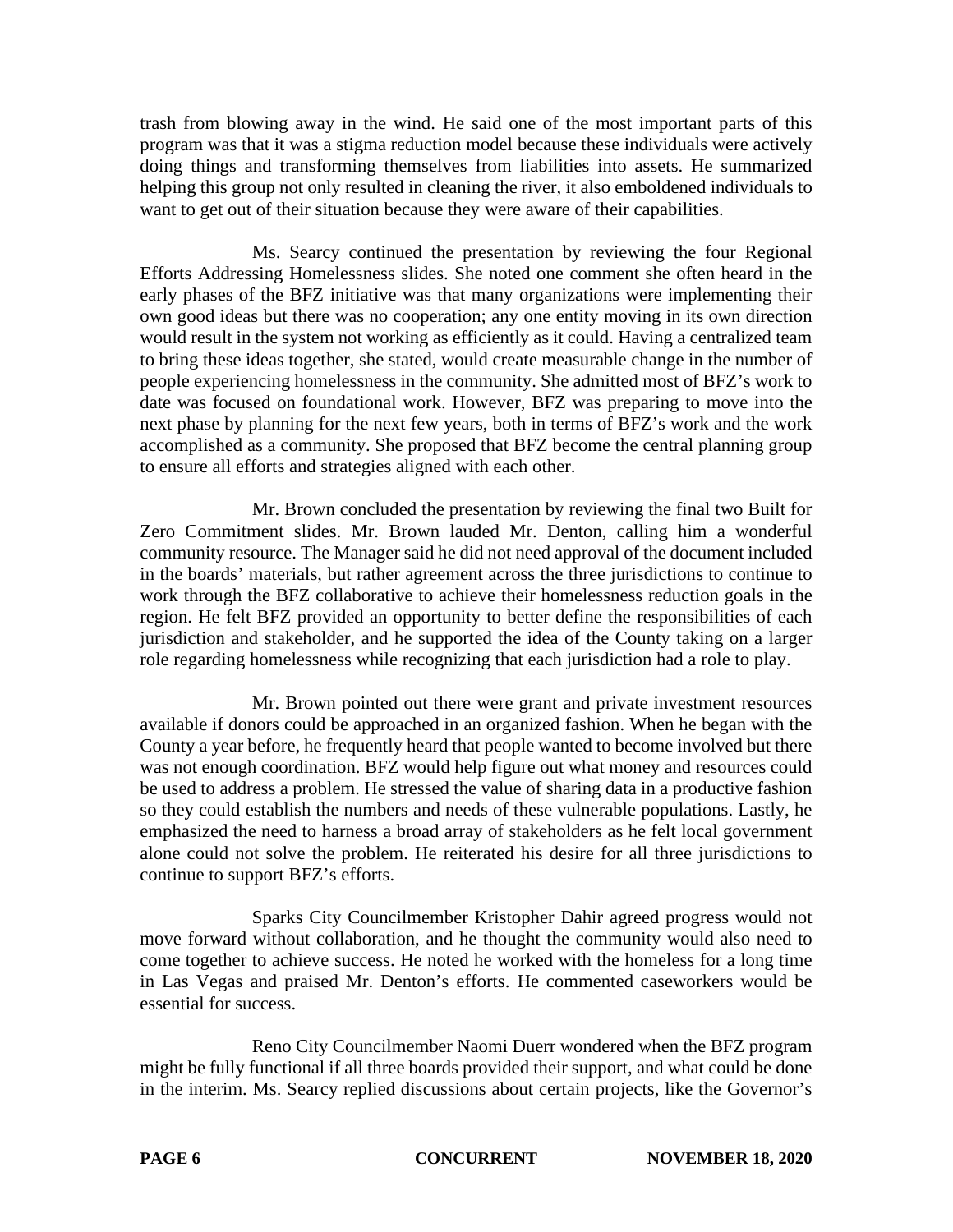Bowl, the emergency shelter, the RSP, and Our Place, needed to continue and could not wait until the data was perfect. Nobody could currently say with certainty exactly how many new people entered homelessness in a given month, so a balance between moving forward with some projects and inching forward with the data needed to be found. Prompted by Councilmember Duerr's inquiry about a specific timeline, Ms. Searcy said the numbers provided in the presentation were real numbers, and an initiative would be launched later in the week to determine the number of beds and what criteria would need to be met to fill those beds efficiently. She estimated that, with continued support, the program would be fully ready in about six months.

Reno City Councilmember Neoma Jardon sought clarity on expectation of a motion, as it was not included in the package. Chair Lucey responded this item was a presentation and a discussion, and the individual bodies would need to vote on this at their independent meetings. Councilmember Jardon thanked the presenters for making homelessness a priority.

Commissioner Hartung asked Ms. Searcy to define 'chronic' as it appeared in her bar graph slides to describe adults. She answered it referred to chronic homelessness, which was a term defined by the U.S. Department of Housing and Urban Development. Commissioner Hartung asked whether the number of individuals addicted to drugs and alcohol was known, to which Ms. Searcy indicated it was not. The Commissioner felt programs were needed to help those individuals achieve sobriety. He brought up a prior discussion about an internship program using caseworkers from the University of Nevada, Reno and Truckee Meadows Community College, acknowledging the need for more caseworkers. He felt those problematic behaviors would only be perpetuated without programming.

Ms. Searcy indicated the first step was determining how many people were out there and how many beds were available. The second step was figuring out the criteria assigned to each bed and what demographic they would be set aside for, along with addressing the need for drug and alcohol programs. Through analysis and data, they would begin matching people up with the proper bed. At that point they would be able to report to each board any inefficiencies in the plan.

Chair Lucey reiterated these items would come back to each board for individual action.

There was no public comment or action taken on this item.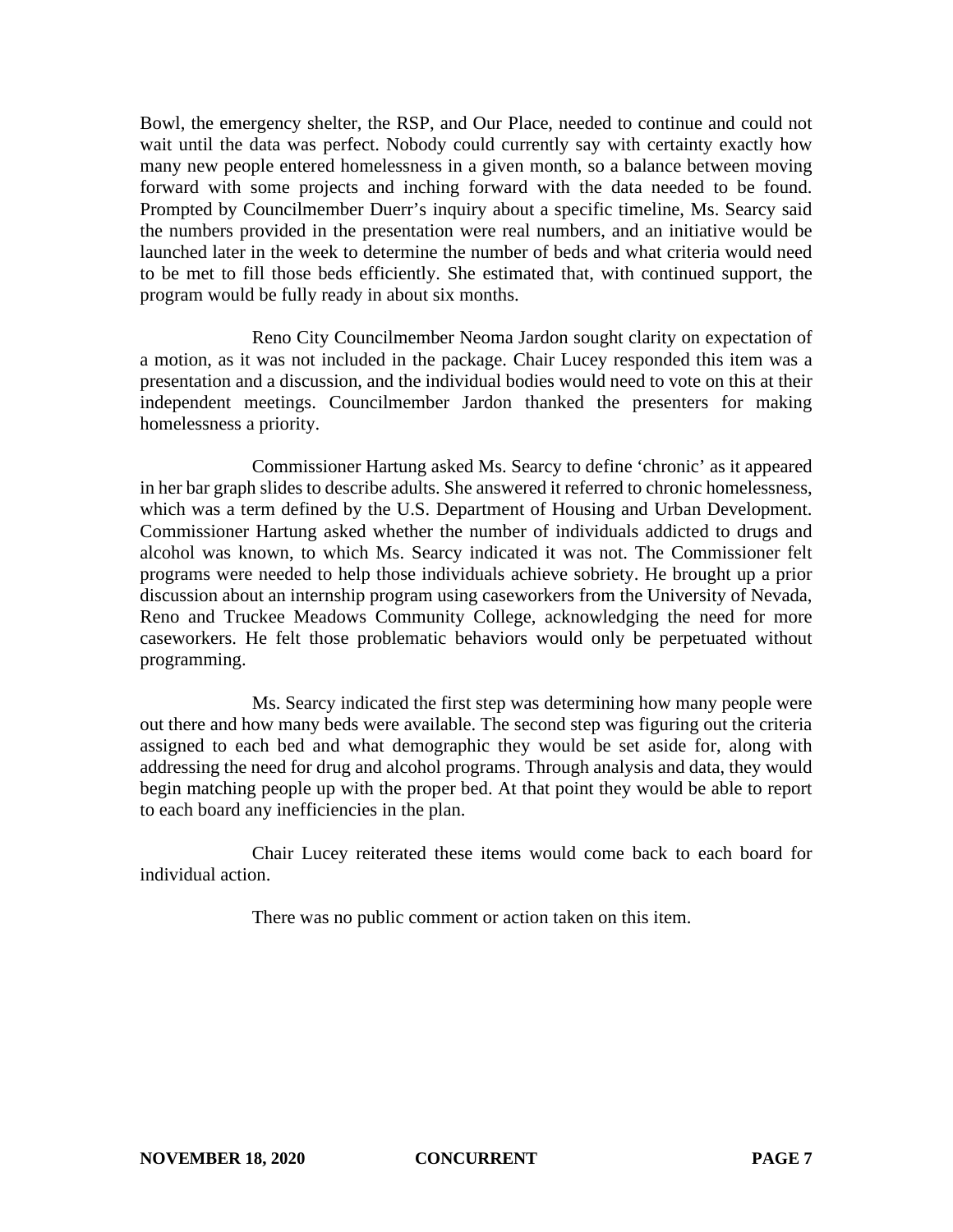**20-0832 AGENDA ITEM 8** Presentation and discussion of the Homeless Outreach Proactive Engagement (HOPE) program conducted through the City of Sparks Police Department - Sparks Police Department.

Chris Crawforth, Chief of the Sparks Police Department (SPD), introduced Sergeant John Vasquez who lead the HOPE Team. The Chief mentioned he received weekly comments from community partners about the lives they had changed with this program. He explained this program was part of the Built For Zero (BFZ) puzzle, and officers commented to him daily about helping people return to the lives they previously had.

Sgt. Vasquez conducted a PowerPoint presentation, a copy of which was placed on file with the Clerk, and reviewed slides with the following titles: Timeline; Origins; photos (3 slides); H.O.P.E.; Meet the Team; The H.O.P.E. Approach; Dedicated; Different Patrol Uniforms; Not all those who wander are lost; Unique Patrol Vehicles; photos (4 slides); Specialized Training; Connecting Services; Our Place; photo; Health Plan of Nevada; Well Care; Catholic Charities of Northern Nevada; Networking Resources; The Hope Team has members…; Statistics; and Thank You for Listening.

Sgt. Vasquez indicated the SPD began patrolling the Truckee River in 2016, both to make that area a safe place and to protect the waterway. In 2018, they shifted to a part-time approach, making contact with and offering services to people. Based on feedback provided by city leaders who saw the work they were doing, the HOPE Team was created and began in July on a full-time basis. The team consisted of Sgt. Vasquez and two officers who were strictly dedicated to homeless outreach. He remarked they largely mirrored what other organizations on the west coast, particularly those in San Bernardino and Seattle, were already doing. The 92-page police response booklet shown in the presentation was put together by the Police Executive Research Forum in 2018 and it illustrated many of these efforts. He said he offered anyone who rode along with the HOPE Team a chance to read the booklet so they could learn more about the resources that could be offered throughout the community. The Police Chief magazine was another resource used in the creation of the HOPE Team, and Sgt. Vasquez described the success of the City of Redmond, Washington's Resource and Bike Unit.

Sgt. Vasquez then played two videos, one from 2017 about the City of Seattle's efforts and another about the San Bernardino's HOPE Team, illustrating the strategies used in those areas. He remarked the SPD spoke with the San Bernardino's Sheriff's Office extensively when they started up their HOPE Team.

Sgt. Vasquez explained the SPD's HOPE Team strived to offer services and assist those experiencing homelessness using a boots-on-the-ground approach; sometimes it took anywhere from 7 to 15 contacts before a person would accept services. He remarked that the three officers on the HOPE Team were not appointed, they volunteered because they wanted to help. The members of this team were dedicated solely to homelessness issues, which resulted in a better response for those experiencing a crisis as well as a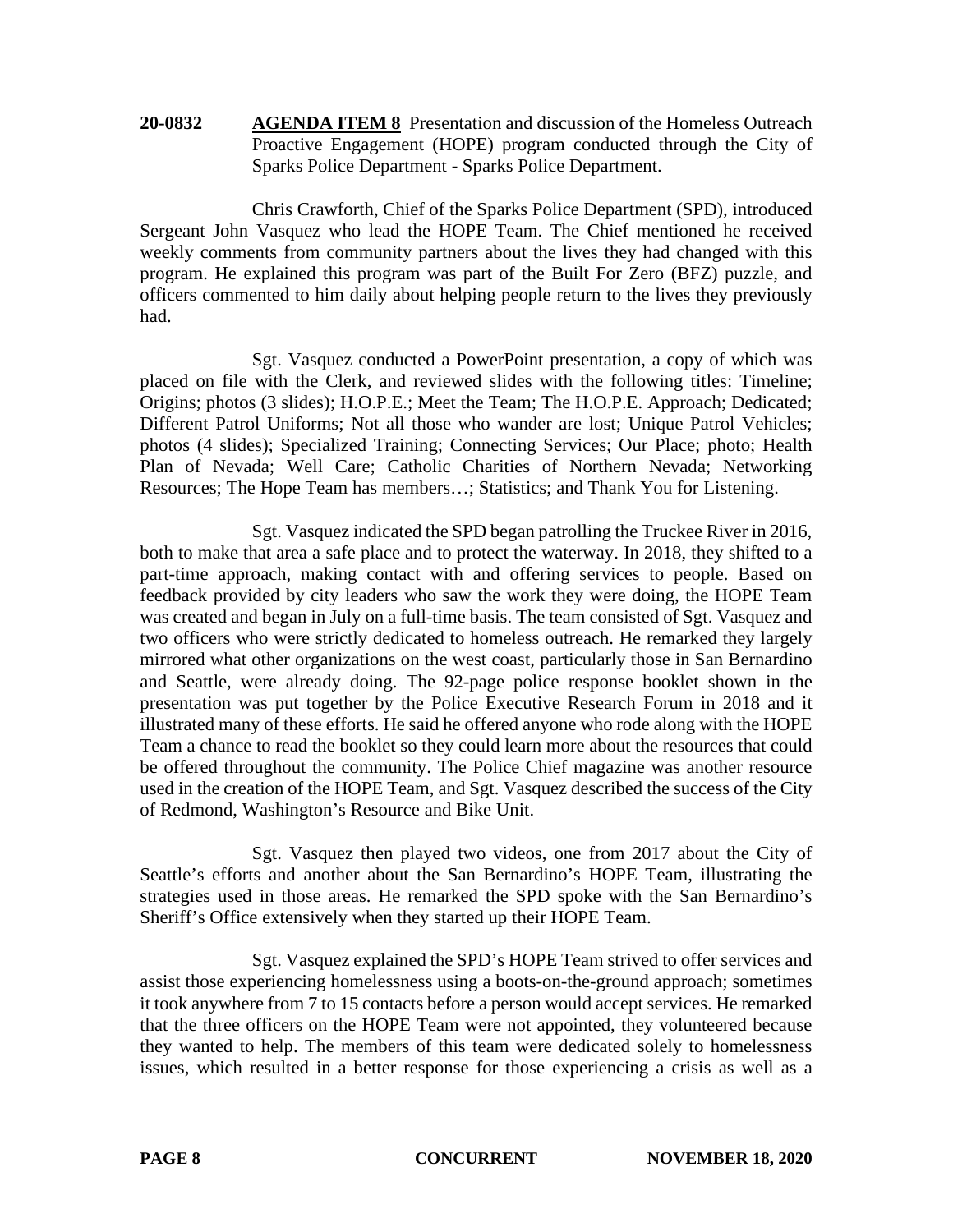reduction in calls for normal patrol officers. He indicated violent calls were the only homeless-related calls not held specifically for the HOPE Team.

Sgt. Vasquez shared that the HOPE Team's research showed the benefit of a different uniform because many homeless individuals did not have a positive reaction to typical police uniforms. Utilizing vehicles with different markings also proved beneficial. He indicated they would spend four hours with a single person to help get them the services they needed. He explained the specialized training HOPE Team officers received began back in 2016, and it enabled them to build rapport because many individuals would not allow the team to bring services to them without trusting them first. He stated the HOPE Team was able to get services to 80 people through Health Plan of Nevada since late September. He listed some of the resources that were available, though he added they would try to network with any agency to provide certain resources in the community. He noted the numbers listed on the Statistics slide were from late July.

Chief Crawforth commented the HOPE Team worked closely with regional partners, noting Washoe County Sheriff Darin Balaam dedicated two deputies and a sergeant to start in January and University of Nevada, Reno Police Chief Todd Renwick expressed interest in joining. He praised Sgt. Vasquez and the HOPE Team for their work.

Sparks City Mayor Ed Lawson encouraged all elected officials to participate in a ride-along with the HOPE Team.

Reno City Mayor Hillary Schieve commended the officers for the program. She felt the compassionate approach was the right way to handle this, adding it was impossible to know the reason why someone was homeless. She felt the care and compassion utilized by the HOPE Team was the best approach, further suggesting all three jurisdictions should employ the same regionally. She acknowledged the danger in living along the river, asserting that moving people away from it was often to protect them from floods and fires. She thought the regional approach needed to be dedicated to river outreach so people were able to obtain what they needed. She praised the SPD, Mayor Lawson, and the Sparks City Council for making this a priority.

Reno City Councilmember Devon Reese indicated he and Mayor Schieve were supposed to accompany the HOPE Team, but that would be delayed due to COVID-19 issues. He expressed appreciation for the invitation and said they would reschedule when it was safe.

Reno City Councilmember Neoma Jardon commended the City of Sparks, saying she heard people from many different sectors speak highly of the program. She thought this was one of the City's focal points and it had a positive impact. She felt this program could be emulated along the entirety of the river in collaboration with the County and the City of Reno.

Reno City Councilmember Naomi Duerr wondered about the differences between the HOPE Team and the City of Reno's Mobile Outreach Safety Team (MOST).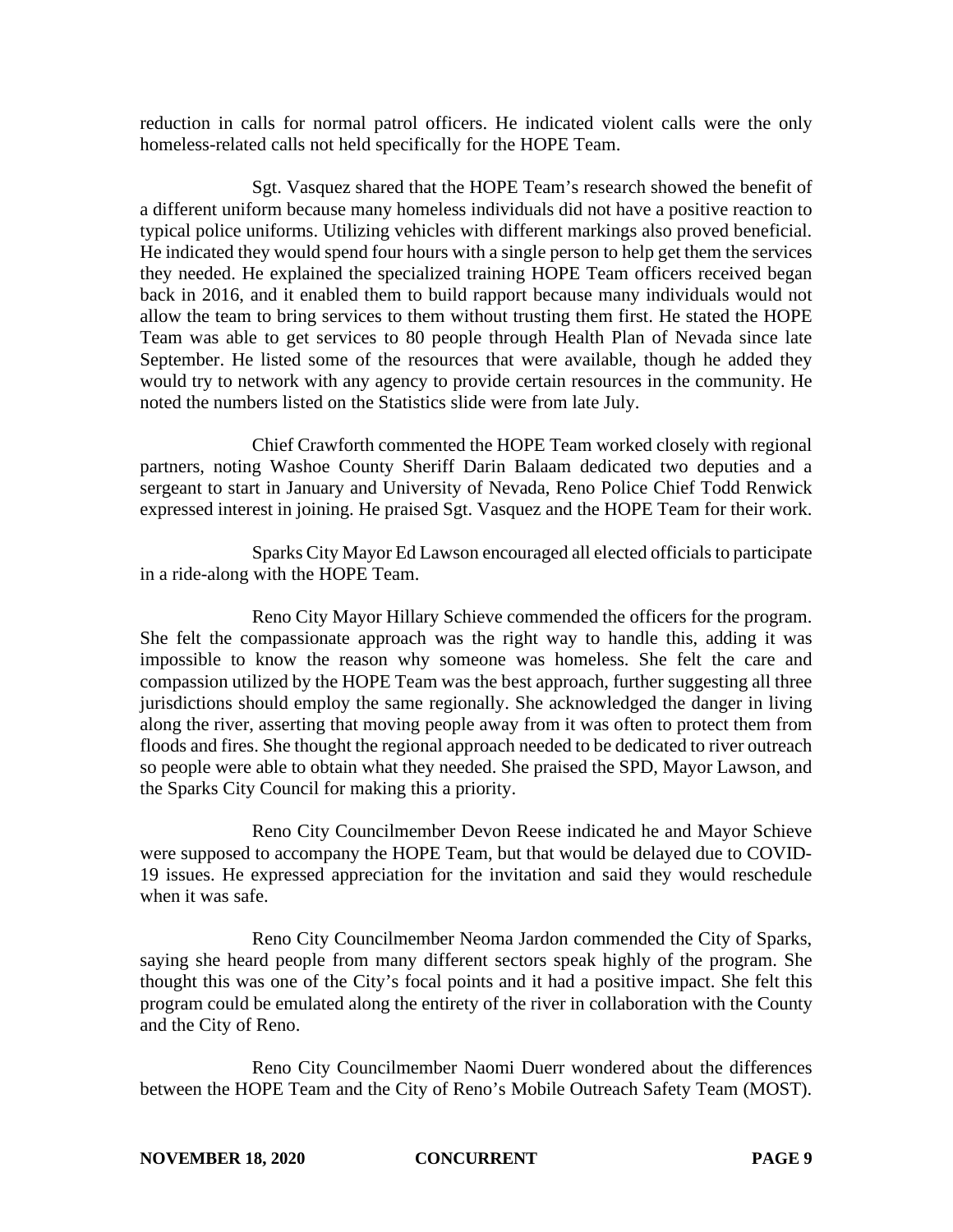Chief Crawforth replied they were different, but both were pieces of the overall solution. Councilmember Duerr expressed interest in going on a ride-along. She pointed out some differences, such as the branding of the vehicles and the fact that this was the only thing the HOPE Team did. She thought the MOST could learn from these differences to expand their program.

Reno Councilmember Delgado also expressed interest in participating in a ride-along. He asked why this program was limited just to the river since there were encampments throughout the entire region. Chief Crawforth responded the HOPE Team worked throughout Sparks and not just along the river. He mentioned some people did not want to access the services that were offered, so they left the river; the HOPE Team tried to follow them to ensure they had the option to access those services. He added they helped people in the Bureau of Land Management land off Pyramid Way. Councilmember Delgado thought all jurisdictions could employ these strategies throughout the entire region and not solely in the river area.

Mayor Schieve inquired about which services were offered and which had been the most helpful. Sgt. Vasquez replied some individuals received mental health services and veterans were provided assistance in finding housing and obtaining funding. Health Plan of Nevada offered housing and cell phones to individuals, as well as helping them attend all their medical appointments. The HOPE Team also arranged with The Humane Society for pets to become current in their immunizations so their owners could be admitted to shelters. He added Volunteers of America (VOA) also helped the HOPE Team.

Mayor Schieve asked about the difficulty in locating housing. Sgt. Vasquez indicated it was very difficult, pointing out Our Place was nearly at capacity. The HOPE Team typically reached out to VOA, Health Plan of Nevada, and the MOST to try to find additional housing opportunities. He told a story about a cashier who worked at a local casino but lived in her car because she could not afford rent; they helped her relocate to Our Place. Mayor Schieve thought it was important to address those individuals who were homeless but still had jobs, saying those with some income could be assisted with vouchers. Transitional housing was crucial for those individuals with no income who needed more broad-based services. Unfortunately, she remarked, transitional housing was a piece of the market that was missing. Chief Crawforth added that a private donor provided significant money for other things that were not otherwise covered.

Commissioner Hartung congratulated Chief Crawforth on his promotion. He endorsed Councilmember Delgado's idea of expanding the reach beyond the river area. He believed all three entities could work as one jurisdiction along the corridor, which would eliminate shifting homeless individuals around from one jurisdiction to another. This joint team would find assistance for these individuals, identify any mental illnesses, and get those with jobs into housing. He felt some could even be trained in work that would result in higher-paying jobs, citing apprenticeship programs as a possibility.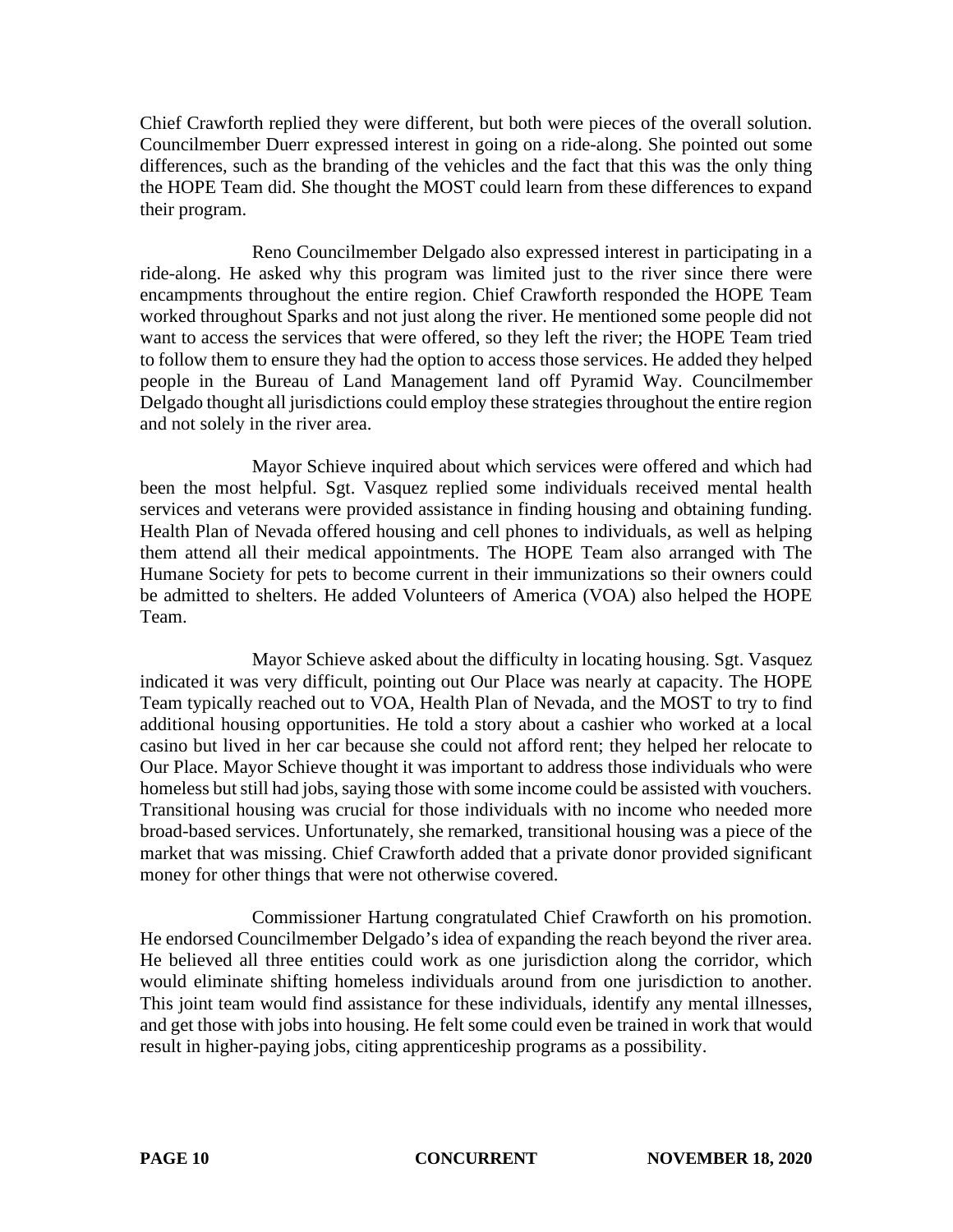Chair Lucey thought this type of outreach was pivotal in addressing homelessness, whether along the river corridor or throughout the entire region. He thought all three entities needed to elevate services to ensure every individual received the response they needed. He thought the process of identifying data and communicating with homeless individuals was moving in the right direction.

Mayor Lawson compared a regional homelessness unit to the regional gang unit, saying the program could begin the following day. There would be no concerns about boundaries since each police force had the ability to go into other jurisdictions. He looked forward to great things for the whole region, not just the City of Sparks.

There was no public comment or action taken on this item.

**20-0833 AGENDA ITEM 9** Presentation and discussion of the "Crisis Now" methodology of acute mental health crises intervention - R-I Associates.

Reno City Clerk Ashley Turney indicated there was no public comment on

this item.

Reno City Mayor Hillary Schieve called Dr. Stephanie Woodard, Senior Advisor on Behavioral Health for the Department of Health and Human Services (DHHS), an inspiration who understood the magnitude of mental health and addiction. The Mayor told a story about visiting Phoenix, Arizona to witness how they employed the Crisis Now model; Dr. Woodard, Senator Julie Ratti, Reno City Councilmember Oscar Delgado, and Grant Denton also joined them on that trip. She believed utilizing the jail system as mental health hospitals was unacceptable and using emergency rooms to treat mental health patients was not ideal.

Dr. Woodard conducted a PowerPoint presentation, a copy of which was placed on file with the Clerk, and reviewed slides with the following titles: The Need for Crisis Care; Strong Foundation; The Solutions; Crisis System of Care; High-Tech Crisis Call Centers; 24/7 Mobile Crisis; Crisis Stabilization Programs; Essential Crisis Care Principles and Practices; Zero Suicide; Next Steps; Resources; and Questions.

Dr. Woodard began by describing the issue of crisis care facing the state, cities, and counties. She shared preliminary data that 763 people had committed suicide in Washoe County between 2015 and 2019; this translated to roughly three suicides a week. She explained COVID-19 (C19) resulted in a three to fourfold increase in adults experiencing significant amounts of distress. Each day approximately 30 individuals waited in emergency room (ER) beds for admission to inpatient behavior health care units. This resulted in a significant lag time for those necessary services and an exorbitant cost to the hospitals. Additionally, she noted, many people received the wrong care at the wrong place at the wrong time. Crisis Care, she noted, was about matching the right treatment to each individual at the right time and place, which required a robust continuum of care. She said they tended to concentrate on deep end services like patient psychiatry and emergency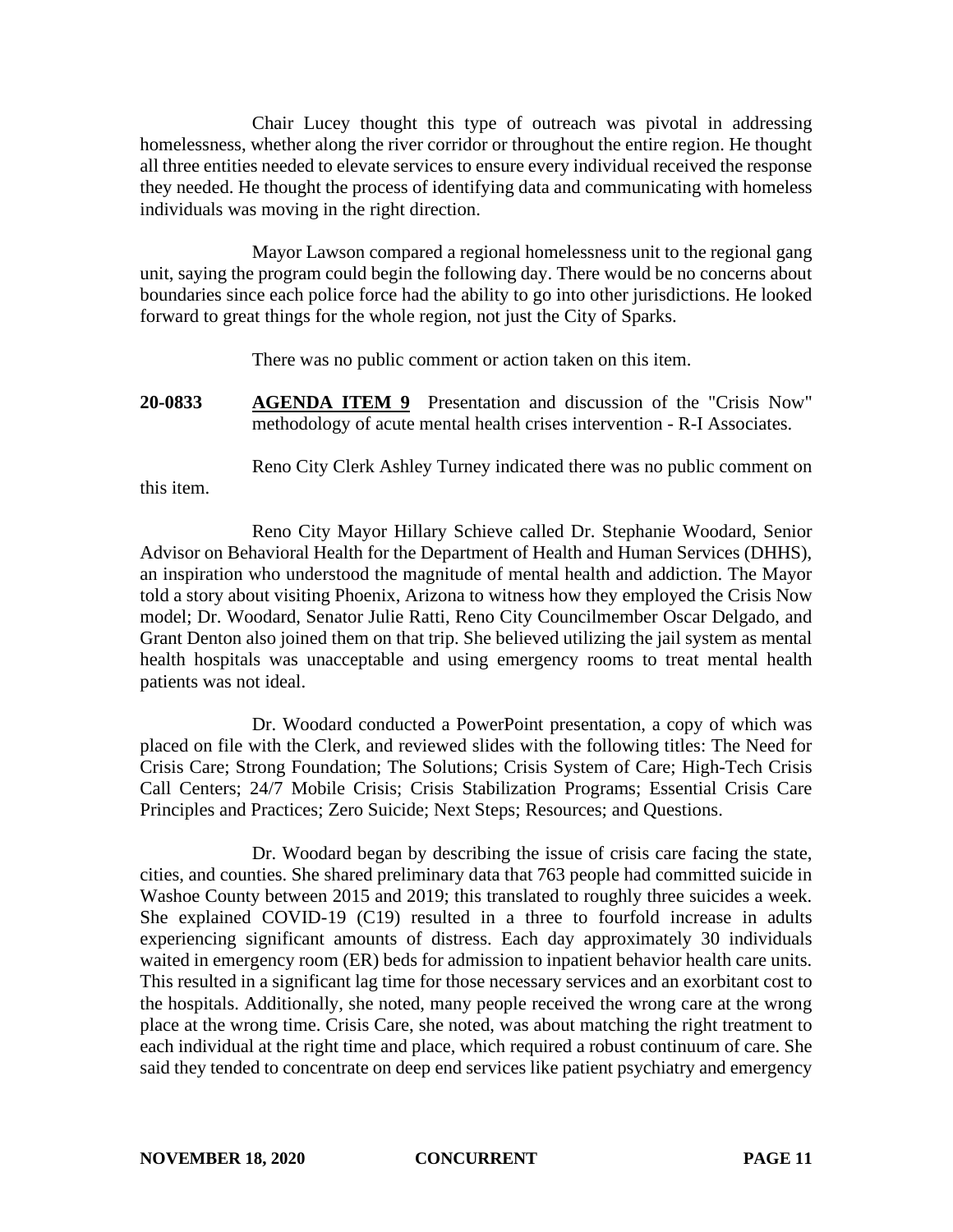rooms, as well as low-level outpatient services, but not on continuum of services based on the level of care. This resulted in unnecessary ER use and incarceration.

Dr. Woodard acknowledged there was controversy surrounding crisis triage centers, but the concept behind them was to provide an alternative option besides ERs for anyone struggling with a behavioral health issue. While this idea played out differently across the state, these centers demonstrated how much vision there was in addressing these issues within the communities. She noted Washoe County was home to Quest Counseling & Consulting, one of the certified community behavioral health clinics throughout the state. She mentioned one priority was to ensure individuals received the care they needed within the community they lived, but without unnecessary hospitalization or incarceration.

Dr. Woodard explained Assembly Bill 66 allowed freestanding psychiatric hospitals to receive an endorsement for crisis stabilization services, which provided a mechanism for non-emergency behavioral health transport. She stated Regional Behavioral Health Coordinator Dorothy Edwards was instrumental in completing the regional gaps and asset mapping project. This used the Crisis Now model to get a better idea of which assets the region had from which to build a comprehensive crisis of care system. She opined significant investment was needed at a community level to cultivate community wellness and resilience. The crisis system of care itself was necessary but insufficient, and a robust system of care including treatment, recovery, housing, and healthcare was needed to help people reach and maintain recovery.

Dr. Woodard indicated the area was fortunate to have Crisis Support Services of Nevada, one of nine national suicide prevention hotlines, who had provided this service for decades. They hoped to expand their reach, which currently consisted of answering calls from people in crisis and deploying mobile teams, to using the Open Beds platform to navigate individuals to resources in the community. Nationally, she noted, crisis call centers had a success rate of between 80 and 90 percent in helping people deescalate from crisis; this was sufficient for most callers. Services provided by mobile crisis teams were found to be 70 to 80 percent effective in abating immediate crises without necessitating transport to a crisis stabilization center or an ER.

Dr. Woodard said crisis stabilization programs were not considered inpatient psychiatry, and in some jurisdictions these programs ensured that nobody was turned away, resulting in low drop-off times. In other areas of the state, she remarked, law enforcement took a disproportionate amount of time transporting and waiting with patients until further assessments could be conducted. She opined these programs allowed law enforcement to return to community policing quicker. She noted the average stay for individuals in these programs was less than 23 hours, and patients requiring a higher level of care or a longer stay could be transported to inpatient psychiatry or crisis residential services. She said individuals suffering a crisis did not need to be sequestered in a room alone with a bed; they needed a high level of engagement with people who wanted to help with problem-solving. In addition, peers played a significant role in that engagement.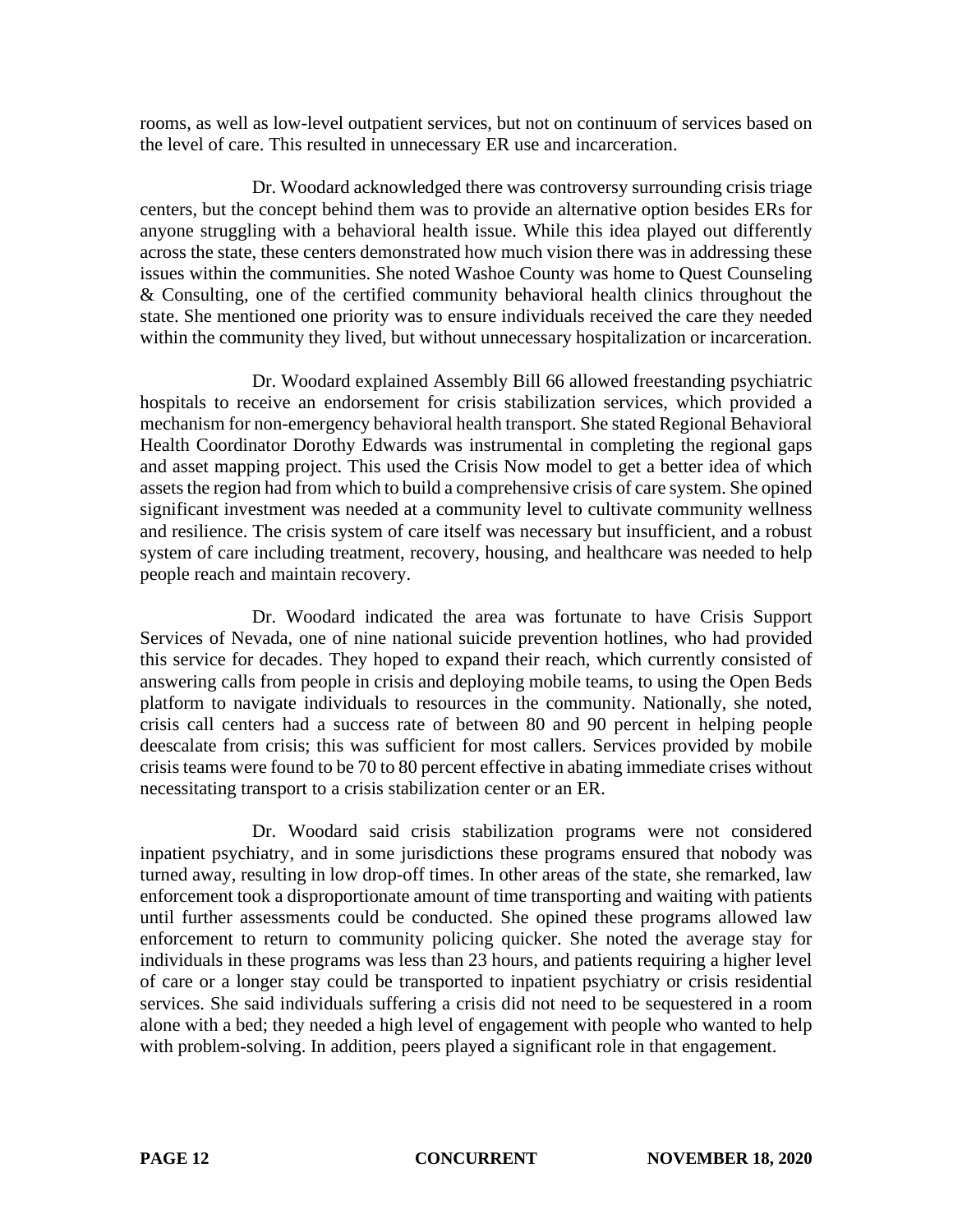Dr. Woodard commented the zero-suicide initiative recognized that individuals experiencing suicidal ideation interfaced with healthcare systems, which required a high level of commitment from hospital administration to focus on evidencebased practices and transitions of care. The healthcare system as a whole would need to recognize that care did not end after discharge, and a warm handoff to additional services and subsequent follow-up was necessary. She indicated DHHS provided funding to build out a crisis system of care, using some grant funding through the Substance Abuse and Mental Health Services Administration (SAMHSA) to care for the uninsured. Some of this funding went to Reno Behavioral Health, offsetting some of the costs for compensated care, and additional funds would go to Children's Mobile Crisis to expand its outreach operations to a 24/7 model.

Dr. Woodard indicated the Crisis Now website listed on the resources slide was home to the bed calculator used by the DHHS to understand where communities stood with their resources and which resources were needed to implement a sufficient crisis of care system. The SAMHSA best practice toolkit provided recommendations for what should be included as providers developed their areas of focus.

Chair Lucey praised Mayor Schieve and the model she employed, noting the Washoe County Behavioral Health Board collaborated with Mayor Schieve's Mental Health Task Force (MHTF). He invited Senator Julia Ratti to speak. Senator Ratti clarified she was not speaking in her role as Senator but rather as a representative of the Washoe County Health District (WCHD) in her position as Chair of the Regional Behavioral Health Policy Board. She lauded Dr. Woodard and the work being done by the DHHS in investigating models from other communities to learn what was working. She thanked Mayor Schieve and the MHTF for focusing on the crisis stabilization piece of the model.

Senator Ratti indicated she worked with Ms. Edwards to build off the assets and gaps assessment, which she described as a mid-level investigation of what was already happening. She hoped to get more granular to identify which services were still needed. She expressed pride in the national suicide hotline, which she felt helped get the region most of the way to the goal. She stressed the importance of moving behavioral health crisis response out of the 911 system and into one set up to address behavioral health crisis needs. This was not a criticism of first responders, she stated, but rather an acknowledgement that the system was not set up to work with behavioral health crises. She reiterated 90 percent of those calls could be answered through a hotline if they were diverted away from law enforcement and fire agencies. She remarked Crisis Services of Nevada was collaborating with Reno/Washoe County dispatch, and a pilot program diverting calls from the 911 system would begin on December 1. Since about 10 percent of all 911 calls had a behavioral health element, the pilot program would give some indication as to how often behavioral health intervention was necessary.

Senator Ratti noted the WCHD's team worked with data received from the Regional Emergency Medical Services Authority to understand the behavioral health calls they received. The WCHD would then work with fire agencies to learn more about their response. The data from all of these would go into the Crisis Now model, where the crisis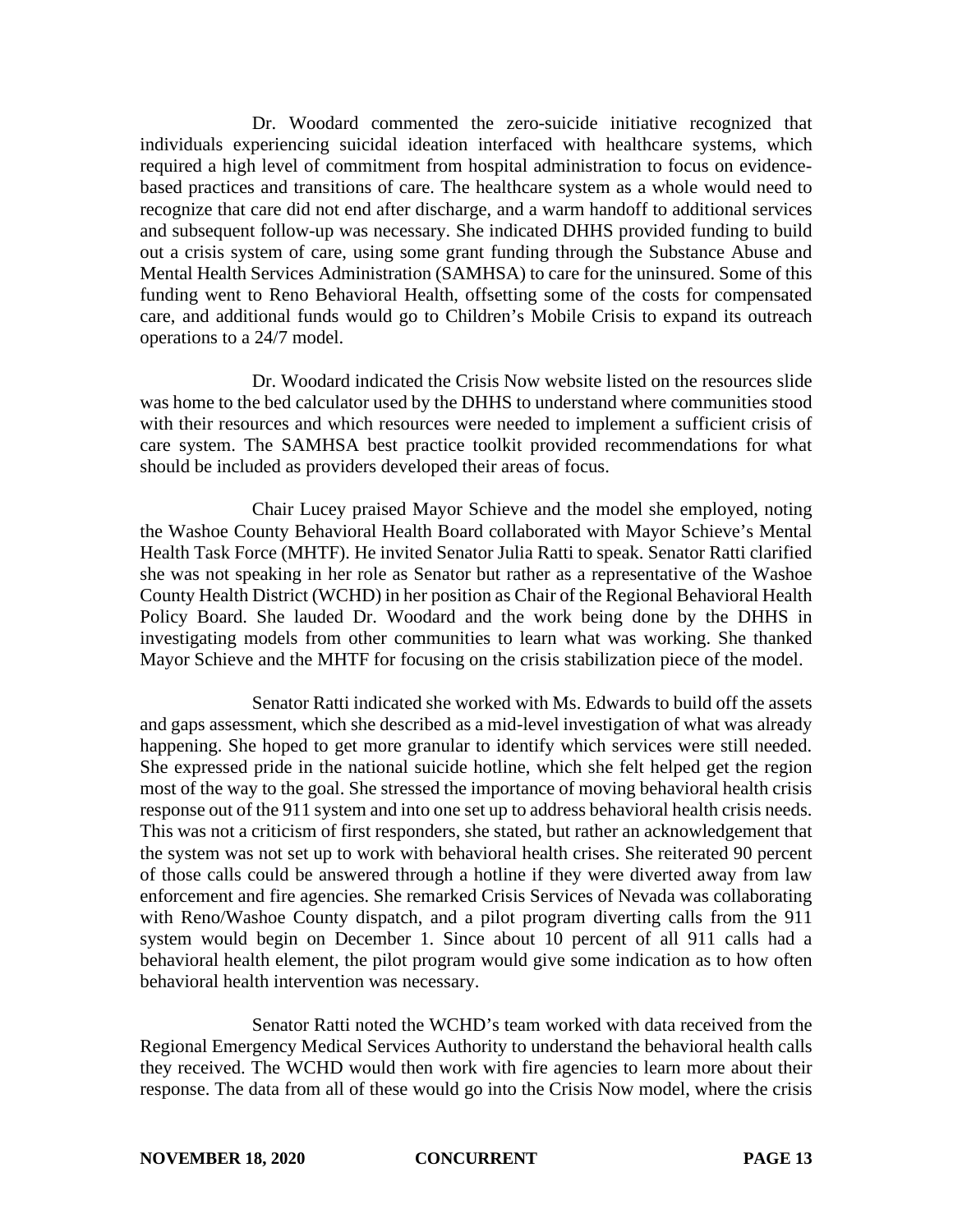hotline and technology like Open Beds would demonstrate where resources were available. By populating the software with that information and working with service providers to update this information daily, Crisis Support Services of Nevada could see who was receiving services and who needed to be placed in beds. The gaps in these services were filled by mobile outreach teams, but one law supervisor and one case worker were not enough to meet the remaining outreach needs. She felt expansion was needed for these outreach teams, and dispatch needed to make better determinations as to whether law enforcement was needed for a call or if a behavioral health peer was more appropriate.

Senator Ratti explained the Mayor's MHTF worked hard on the crisis stabilization center and would make a presentation to the Behavioral Health Board in December. The Vice Chair of that board was also on the MHTF. By January, Senator Ratti hoped to have a rough road map of all assets, a database of needs and costs associated to supply those resources, and a recommendation by the Board of the next steps the community would need to take to build out the model. Like Built For Zero, part of the Crisis Now work was to identify the good things occurring and compiling them into one system of care.

Mayor Schieve underscored the added stress this put on first responders and law enforcement, noting police officers were not behavioral health specialists. She brought up remarks by Brandon Cassinelli, Embedded Resource Officer for the Reno Police Department, who said there were no places to take people experiencing episodes of bipolar disorder, depression, or schizophrenia. She felt the inability to address these issues was one reason why that population kept growing in size. She told a story about losing members of her family to C19 and their struggles dealing with depression, adding these occurrences could happen to anyone. She acknowledged crises did not adhere to a 9 to 5 schedule; bipolar issues and depression did not stop. She admitted Reno's Mobile Outreach Safety Team was limited in time and scope. The community needed to examine how first responders dealt with crises since many of them suffered from post-traumatic stress disorder (PTSD) after a series of traumatic events.

Regarding the crisisnow.com website, Mayor Schieve asked whether there was a way to type in the name of a city and find out the cost savings that could be generated using the Crisis Now model. Dr. Woodard said RI International developed a template that used a rough population estimate to generate the number of mobile teams and crisis stabilization beds needed, as well as the cost offset for using those beds rather than ERs. She believed Washoe County's results were included as part of the assets and gaps map, but she would provide it to everyone to help understand potential financial impacts. Mayor Schieve believed the cost savings for this region was in the millions. Dr. Woodard added the actualized savings were not limited simply to dollars, but also a better use of time for law enforcement, who could leave after handing off the patient in crisis to a mobile crisis team. This also reduced the income loss and burden of care placed on ERs.

Mayor Schieve pointed out this also streamlined the healthcare of everyone else in the ER. She relayed Officer Cassinelli's estimation that law enforcement typically spent 2.5 hours getting someone admitted to the jail, compared to the Crisis Now model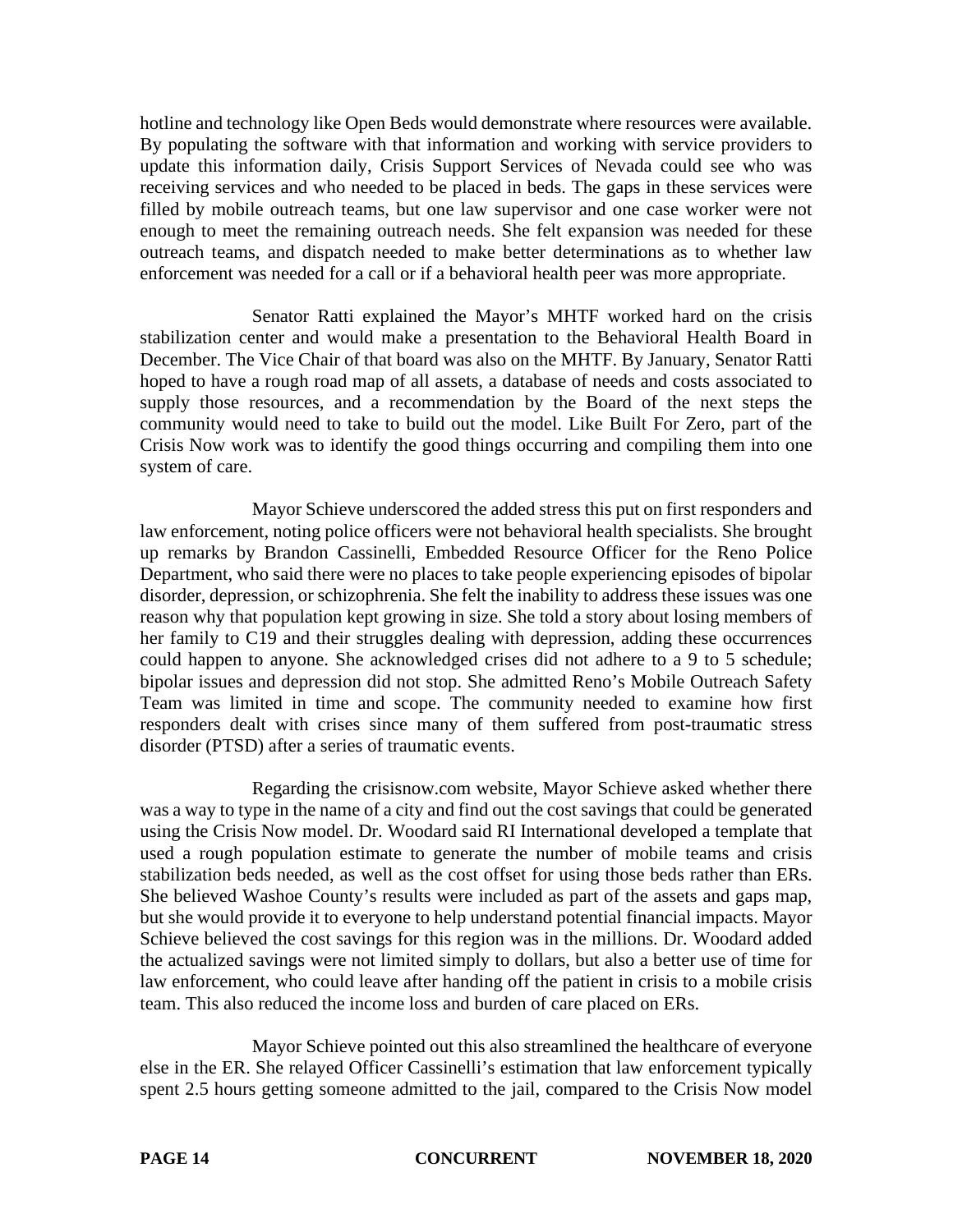which often resulted in drop-offs that took less than seven minutes. She stated behavioral health services were very difficult to access in Nevada, and it was difficult to know how police officers would react to people experiencing those crises. She thought this model worked on many levels.

Reno City Councilmember Naomi Duerr suggested implementing this model immediately.

Sparks City Councilmember Kristopher Dahir added failing to deal with crises when they happened resulted in additional crises. He asked how the State's anticipated cutbacks would impact this work. Despite the potential for the State to enact 12 percent budget cuts, Dr. Woodard responded, services such as mobile crisis teams and the call center were not funded directly by the State. The DHHS was a beneficiary of several grants that supported the Crisis Support Services of Nevada, and general funding from the DHHS was not expected to be cut. Additionally, they received mental health block grant funding. She said the DHHS would continue to advocate for funding. Grant funding was used to expand Children's Mobile Crisis to a 24-hour model, and she hoped that funding would continue because it was a crucial service. She indicated the MOST had a general fund allocation, though what happened during the next legislative session could change that. She believed the next step was ensuring the sustainability of the crisis stabilization center by working with Medicaid and other payors.

Mayor Schieve added that some Coronavirus Aid, Relief, and Economic Security (CARES) Act money was dedicated to addressing the behavioral health side of the pandemic. She believed small business owners might experience PTSD, and incidents of depression might also increase because of the number of citizens dealing with isolation. She felt this model would touch everyone in the community at some point. Dedicating CARES funding to hospitals, she felt, would be more effective. She mentioned the State provided a very costly building to help in the effort, something which would not have been possible if the community needed to fund it. She felt this would have long-term effects on the community's mental health.

Senator Ratti explained the funding for the MOST started as a State legislative appropriation, and it was renewed and expanded during the previous session. Through the efforts of the special session, she noted, the MOST was funded through State CARES Act dollars which were set to expire at the end of 2020. General Fund money and Healthy Nevada funds would be utilized through the end of the fiscal year, though it was unknown whether the general fund appropriation would make it through to the Governor's recommended budget. As a result, the MOST was the area she felt most concerned about because it was the only adult behavioral mobile outreach team in the community.

Sparks City Councilmember Paul Anderson commented he was familiar with the Crisis Now program through SAMHSA's work with veterans. He believed the behavioral health crisis was worse because of C19 since it impacted both the unhoused population as well as those with jobs and families. He knew money was tight, but he encouraged everyone to support this effort.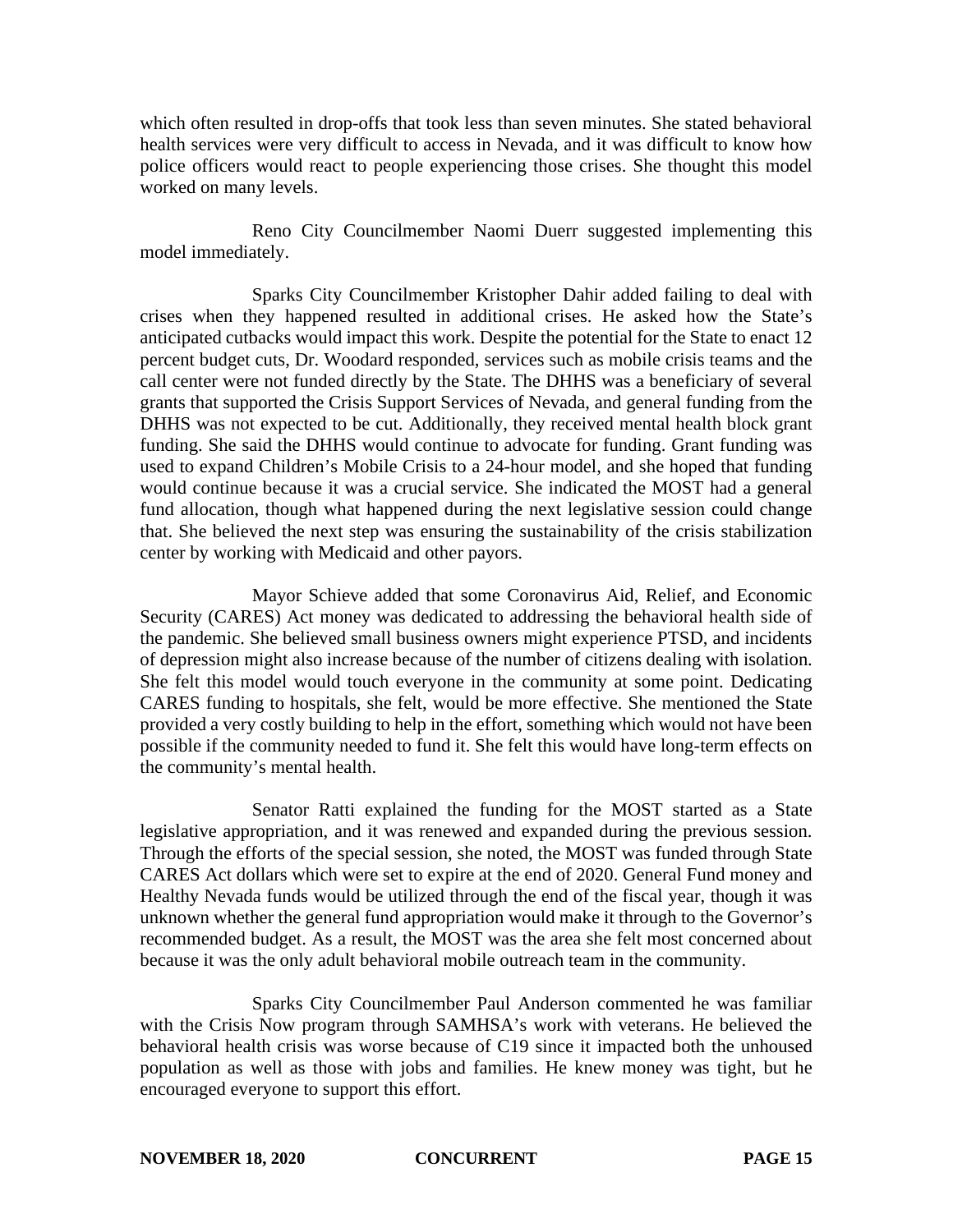Commissioner Hartung expressed appreciation for a proactive approach, recognizing that some methodologies used in the past did not work well. Chair Lucey added he thought this was a fantastic project and he wanted to continue working with the State and the MHTF since they had the resources for immediate outreach.

Councilmember Duerr noted the City of Reno set aside \$3 million in CARES Act funds for mental health. She wondered what other jurisdictions were doing in this regard and what could be done to facilitate forward movement. Mayor Schieve pointed out this item was not agendized for action, but was meant to illustrate the model so everyone could understand all the different pieces of it.

Vice Chair Berkbigler concurred with the proactive approach and felt this was an issue that needed focus.

Chair Lucey thanked Dr. Woodard, Senator Ratti, and Mayor Schieve for their participation with the Crisis Now initiative.

There was no action taken on this item.

**20-0834 AGENDA ITEM 10** Presentation and discussion of the Clean and Safe program conducted by the City of Reno - Arlo Stockham, Acting Assistant City Manager and Cynthia Esparza, Senior Management Analyst, City of Reno.

Reno City Clerk Ashley Turney indicated there was no public comment on

this item.

Senior Management Analyst Cynthia Esparza conducted a PowerPoint presentation, a copy of which was provided to the Clerk, and reviewed slides with the following titles: Clean and Safe Program; Creation; Objectives; Protocols; photos; Operations; Cleanup Activities; Waste Collection (2 slides); Homeless Related Expenses; CARES Community Partnerships; and Thank you.

Ms. Esparza noted the River Crew was created to address the emerging issue of excessive debris along the river corridor. The formation of the Clean and Safe Team (CST) was a result of both an increase in the number of encampments and the issuance of a notice of a public health hazard by the Washoe County Health District. In addition to addressing public spaces, she indicated the CST worked with code enforcement to address private parcels as well. She stated the outreach component, consisting of work with the MOST, Volunteers of America, and shelters, was a critical piece of the program. Outreach also consisted of providing notification when certain areas would be addressed.

Ms. Esparza explained the concerns tracked by Reno Direct included observations from staff and members of the Reno City Council. She added the CST had not received any notices of public health violations during the pandemic. Coordination with the Carson Truckee Water Conservancy District came about because the CST wanted to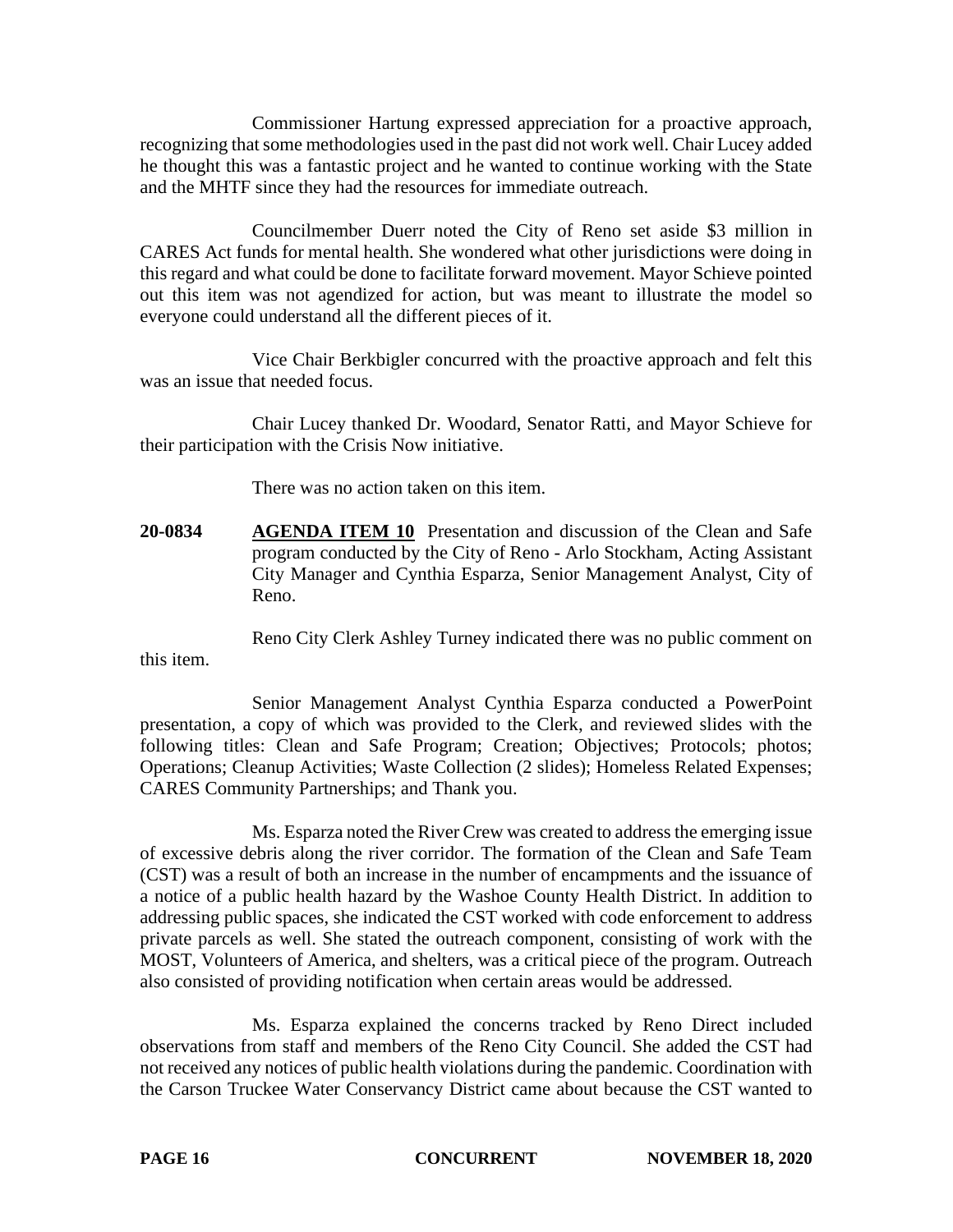ensure the river was free of debris to prevent flooding there. She thanked everyone on the CST, pointing out the additional support members referenced during the presentation were necessary to help understand the diversity of encampments. She stressed that the C19 pandemic added another layer of difficulty to cleanup efforts. She noted several of the locations listed on the Operations Map slide experienced multiple instances of activity.

Ms. Esparza defined large cleanups as those which required staff to work longer periods of time, citing a cleanup near the Grand Sierra Resort as an example. The number of individual sites listed on the Cleanup Activities slide included initial visits to sites prior to cleanup events. She noted the spike in waste collection in May was a result of halting cleanup efforts in mid-March and April due to C19. With regard to homeless related expenses, she indicated the contract provider was funded through general funds, and the money used to pay for CST staffing needs went toward the program assistant and the staff time required for weekly meetings. The money allocated to the Reno Police Department included money for the Homeless Outreach Team, which was comprised of one lieutenant, one sergeant, and four officers, as well as community action officers who took part in larger cleanup events. She noted the work with the Downtown Regional Partnership included extra sanitation and additional outreach in the river corridor. She highlighted that the CST's program assistant came from Volunteers of America with experience as a homeless case manager.

Acting Reno City Manager Arlo Stockham praised the team and stated he looked forward to enhancing collaboration and achieving more consistency in the region.

Reno City Councilmember Neoma Jardon asked whether the members of the CST were dedicated solely to homeless outreach efforts. Ms. Esparza confirmed they worked full-time with the program assistant on service requests that came in, and it was her understanding their sole focus was homelessness.

Chair Lucey thanked Mr. Stockham and Ms. Esparza.

There was no action taken on this item.

**20-0835 AGENDA ITEM 11.1** Staff Report (For Possible Action): Overview of the Nevada Cares Campus Plan - Arlo Stockham, Acting Assistant City Manager, City of Reno.

> **AGENDA ITEM 11.2** Approval by Reno, Sparks, and Washoe County of Exhibit A (Fiscal Year 2020-21 Interlocal Cooperative Agreement for Shelter Operation and Other Homeless Services among the City of Reno, Washoe County, and the City of Sparks). (For Possible Action)

> **AGENDA ITEM 11.3** Approval by Reno, Sparks, and Washoe County of Exhibit B (Amendment No. 1 to the Cost Share Agreement Attachment to the Interlocal Agreement for Incident Command and Coordinated Response to COVID-19). Amendment 1 addresses cost share responsibilities for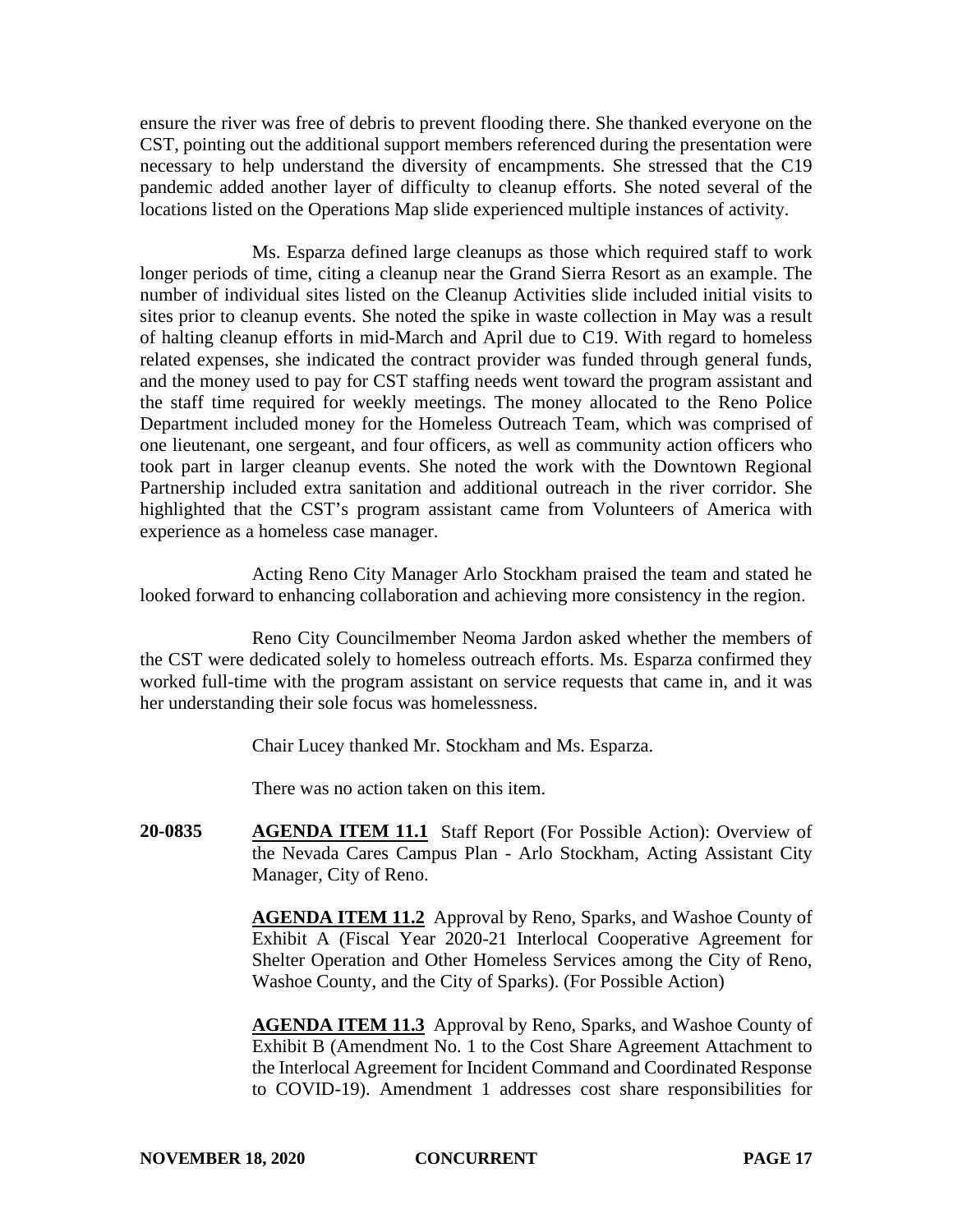emergency homeless facilities (\$16,871,040) and a regional wastewater study (\$1,790,385). (For Possible Action)

**AGENDA ITEM 11.4** Approval by the City of Reno of Exhibit C (Purchase agreement for an approximately 5.15 acre portion of the Governor's Bowl Park property (APN 008-211-38) located at 1498 East Fourth Street, Reno, NV for an amount not to exceed \$1,750,000. (For Possible Action)

**AGENDA ITEM 11.5** Approval by the City of Reno of Exhibit D (threeparty purchase agreement for the approximately  $\pm$ 9.39 acre Wells Cargo Property (APNs 008-211-43 and 008-211-46) located at 1175 East Fourth Street, Reno, NV) for an amount not to exceed \$6,150,000 for the Shelter portion and \$5,650,000 for the Housing portion. (For Possible Action)

Given the concern about potential losses of quorum, Reno City Clerk Ashley Turney announced the following individuals submitted emailed public comment in support of Agenda Item 11: Marlene Olsen; Tom Fennell; Richard Green; Lisa Lee; an anonymous author; Michael Pagni; Ken Krater; Tyler Stewart; and Mike Kazmierski. These emails were distributed to the various board members and placed on file with the Clerk.

Additionally, Ms. Turney relayed that voicemails in support of Agenda Item 11 were received from the following individuals: Jill Glands-Reich; Linda Goldman; Alex Stettinski; Jim Galloway; Christiana Triford; J. Dugan; Inga Kosta; Tova McGilvrey; Carol Brill; Adrienne Flightback; Tammy Taylor; Donald Barney; Margaret Friedrich; Rob Winkel; Don Welsh; Ann Silver; Howard Olsen; George Foster; David Hyman; Devon; Anya Caldia-Mason; Victoria Mason; Craig Etem; Harvey Finnell; Katie Reinhardt; Brett Lubbock; Heidi Chisolm; Frank Kelly; Sharon Ellidge; Ryan Corland; Taylor Hatford; Khalilah Cage; Kyle Rea; Jennifer Wilson; Andrew Torrin; Tiffany Currie; Joey Gilbert; Piper Stremmel; Tom Pennel; Mary Mentaberry; Beau Keenan; Travis Reed; Roger O'Donnell; Stacy Sampson; Daryl Bowden; Andrea Lorenzo; Michael Bozeman; Peter Scrimmel; Ryan Garaventa; Mark Gill-Martin; Marcia Grouden; Arlene Freeman; Jamie Plumb; Eric Edelstein; McKay Murdock; Par Tolles; Lindsey Crawsley; Britton; Katie Flemming; Melissa Davies; Laura; Nancy; Dr. Bradley Grousse; Molly Mentaberry; Eric Lerude; Don Goodman; Rick Reviglio; Joel Grace; Mary Ellis Hogan; Darlene Arnold; Jeff Partyka; Debbie Day; Glenn Carano; Patricia Morales; Bridget Murdoch; Troy Means; Jeff Gorelick; Gail Wilson; Andrea Villatora; Anita Benithon; Allison Gorelick; Joseph Stevenson; April Highcell; Brian Cassidy; Claudia Johnson; Nancy Remington; Jacqueline Hogan; Judith Frederick; Chris Shank; Dr. Dennis Yamamoto; Sandra Boldey; Karen Massey; Johanna Hollis; Trudy Nun; Dean Dow; Dr. Jeff Engold; Anna; Clint Cates; Sierra Urban; Aaron West; Kelly Wilson; Kathy Davis; Kyle Lee; Tom; Tyler Rancher; Cameron Kegee; Robert Brooks; Blake Smith; Troy Ogden; Steven Wolfe; Rebecca Reeves; Ed Angelini; Cherie Welsey; Jonathan Boleyn; Matt Danny; Morgan Maguire; Steven Ascuaga; and Blake Smith. Ms. Turney indicated these comments were received before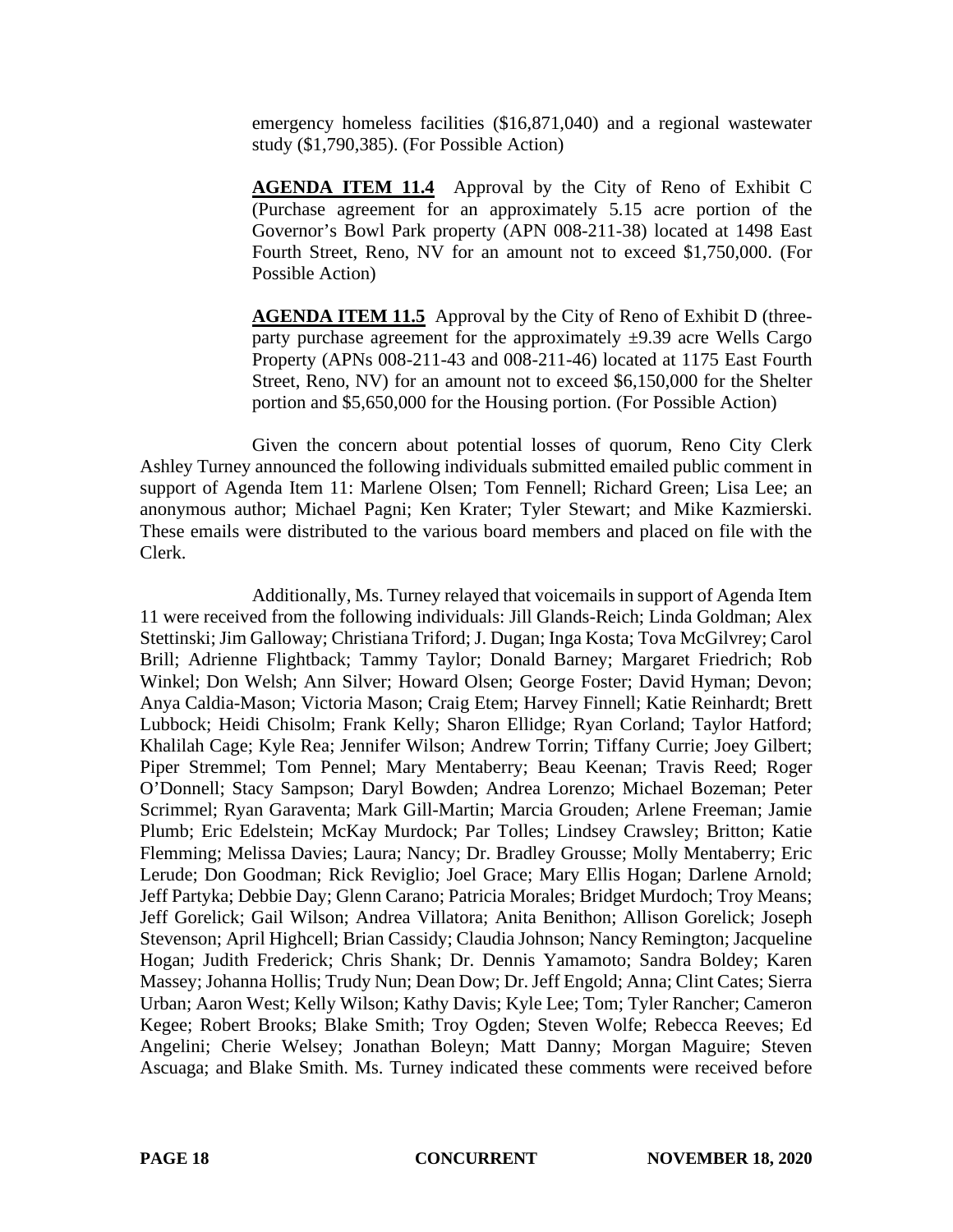4:00 p.m. the prior day, and transcriptions of the messages were given to the board members and would be made a part of the record.

Acting Reno City Manager Arlo Stockham conducted a PowerPoint presentation, a copy of which was placed on file with the Clerk, and reviewed slides with the following titles: Nevada Cares Campus; Acknowledgments; Homeless Sheltering Challenges; Homeless Sheltering Locations; Homeless Service Opportunity; Homeless Shelter Strategy; Nevada Cares Campus; Homeless Shelter Plan (3 slides); Sprung Structure Homeless Shelter Examples; Regional Cost Sharing Agreement (3 slides); and Action Items.

Mr. Stockham stated this item involved a unique and unprecedented opportunity. He acknowledged the difficulty of running emergency shelters during a pandemic, praising the work of those managers and Volunteers of America. He requested a vote of the board members to enable the project to move forward because, while it would not solve the homelessness problem, it would provide sufficient land for services on a consolidated site. He reminded the boards of the tight deadline due to the requirement for Coronavirus Aid, Relief, and Economic Security (CARES) Act money to be used within a certain timeframe. He stressed this item was not meant in any way to replace or contradict the work done with Built For Zero; it was an emergency action to deal with an emergency situation.

Mr. Stockham indicated the size of the Governor's Bowl site was reduced because of the proposed highway expansion, and some of the site's 5.1 acres was unusable because of steep slopes. He mentioned the Governor's Bowl area would be available for other wraparound services, with the potential for it to be used for camping. Assuming this item was approved, a discussion about what should be done with that property would be placed on the next Community Homelessness Advisory Board (CHAB) agenda. He noted sprung structures were commonly used for homeless shelters and several were currently being used by fire stations. These structures were heated and cooled and were often used as affordable ways to increase shelter space.

Mr. Stockham stated cost projections would be finalized in the near future so all entities could budget appropriately before CARES Act funding expired. He explained the cost per person served at Our Place was more expensive than that at the primary shelter because it was a nicer facility providing great services for women and families who qualified. He said the approvals of all four of Agenda Item 11's sub-items were interrelated, noting the shelter property alone could work without the Wells Cargo property but it would not be as effective as it could be. Should Agenda Items 11.2 and 11.3 be approved by all three entities, the City of Reno would be asked to approved Agenda Items 11.4 and 11.5.

Chair Lucey stated this was the type of opportunity elected officials looked forward to because they could make a difference in so many community members' lives. Reno City Mayor Hillary Schieve asked whether each body should vote individually or together, something on which Chair Lucey thought legal counsels should opine.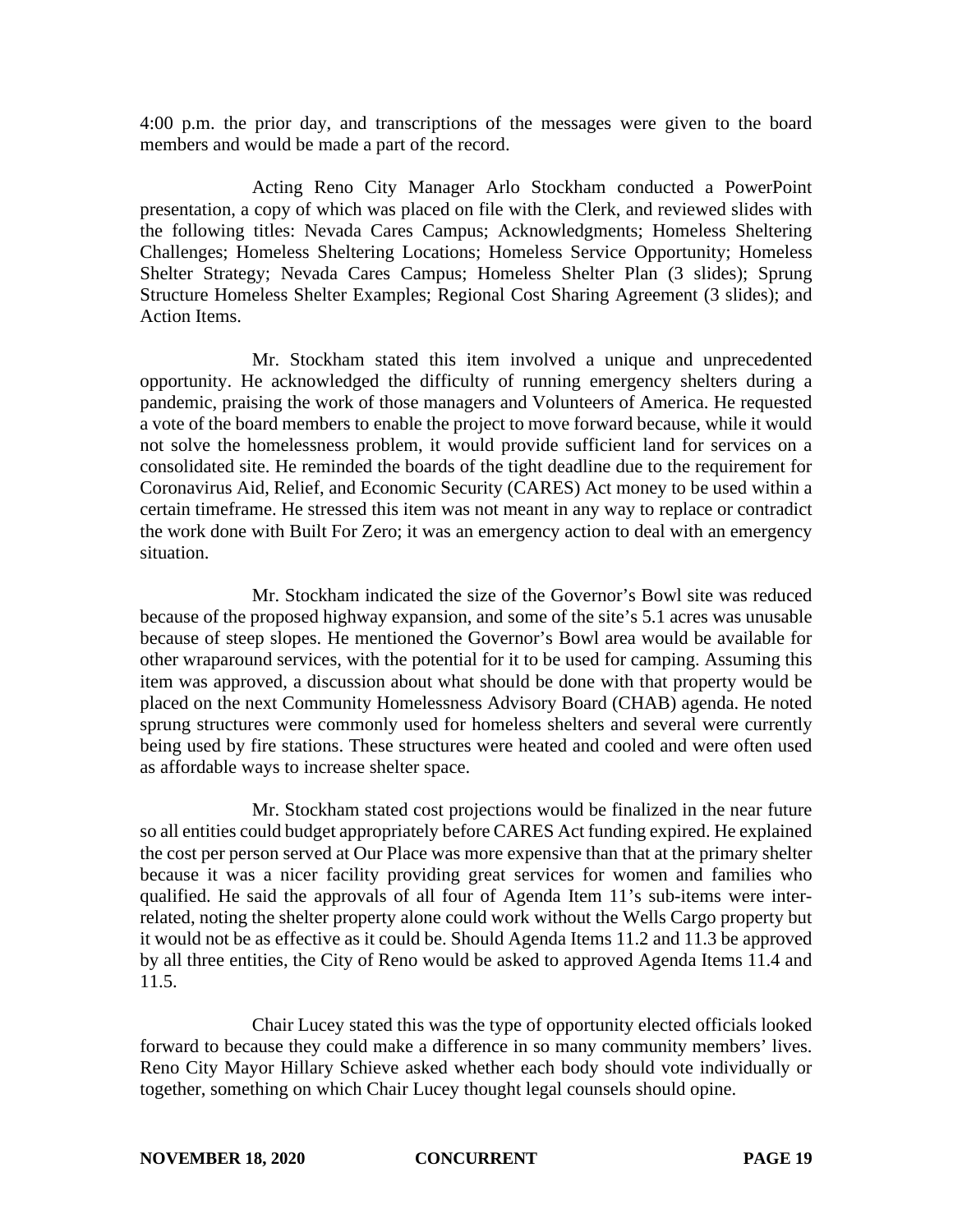Mayor Schieve thought approval of this item would mark a monumental day for all three entities in helping the most vulnerable populations. She described prior solutions as Band-aids and the homeless community would continue to struggle if they could not receive the services they needed. She thanked many individuals and the CHAB for their vision in the region. Citing the 1,800 homeless person figure from the presentation, she pointed out the current shelter had only 95 beds and Our Place only added another 75. She thanked the Reno Housing Authority (RHA) for being cognizant of the need for transitional housing. People with severe mental health challenges could not be placed immediately into housing and transitional housing was necessary.

Chair Lucey stated he received direction from legal staff that each entity should take action individually since some were approving different items. Each motion needed a mover and a seconder.

Sparks City Mayor Ed Lawson envisioned the deep ramifications this action would have twenty years later. He thanked everyone for their hard work, opining these conversations began at CHAB meetings even though the action would take place at this meeting.

Chair Lucey pointed out the Board of County Commissioners (BCC) spent \$14 million to stand up the Our Place campus, at which 176 women had been sheltered. Of those women, 93 percent had experienced chronic homelessness, 60 percent self-identified with mental health issues, and 43 percent struggled with substance abuse. Additionally, 20 women had already moved out since August 15, with an additional 40 on track to move out within three months and 44 percent of the total population expected to move out within six months. He noted four women moved into the Crossroads program and another four went to the Temporary Assistance for Displaced Seniors program. Finding the proper services for these individuals, he reasoned, allowed people to better themselves. He commented 59 families had been served at the facility, 55 percent of whom had already moved into transitional or new housing. He stated the community supported services to prevent homelessness, and he thanked all the board members for making a difference in the community. He urged the BCC and the two Councils to move forward with this item.

Reno City Councilmember Neoma Jardon said it was unbelievable to finally reach this place, adding there were times she did not think it would happen. She thanked everyone for staying the course, adding individual gratitude to various stakeholders for their collaboration. She said these agreements would not be the only solution, but they would at least provide the property to facilitate one. She felt having 15 acres would allow for safe camps, dog runs, and other amenities and wraparound services which were previously not possible. She praised the CHAB for keeping its vision of helping people by name.

Reno City Councilmember Naomi Duerr echoed her appreciation. She said the land was well-located in the geographic center between Reno and Sparks, near both the County Administrative Complex and a major freeway, and on a bus route. She felt not being near many neighbors was important because not everyone wanted to be close to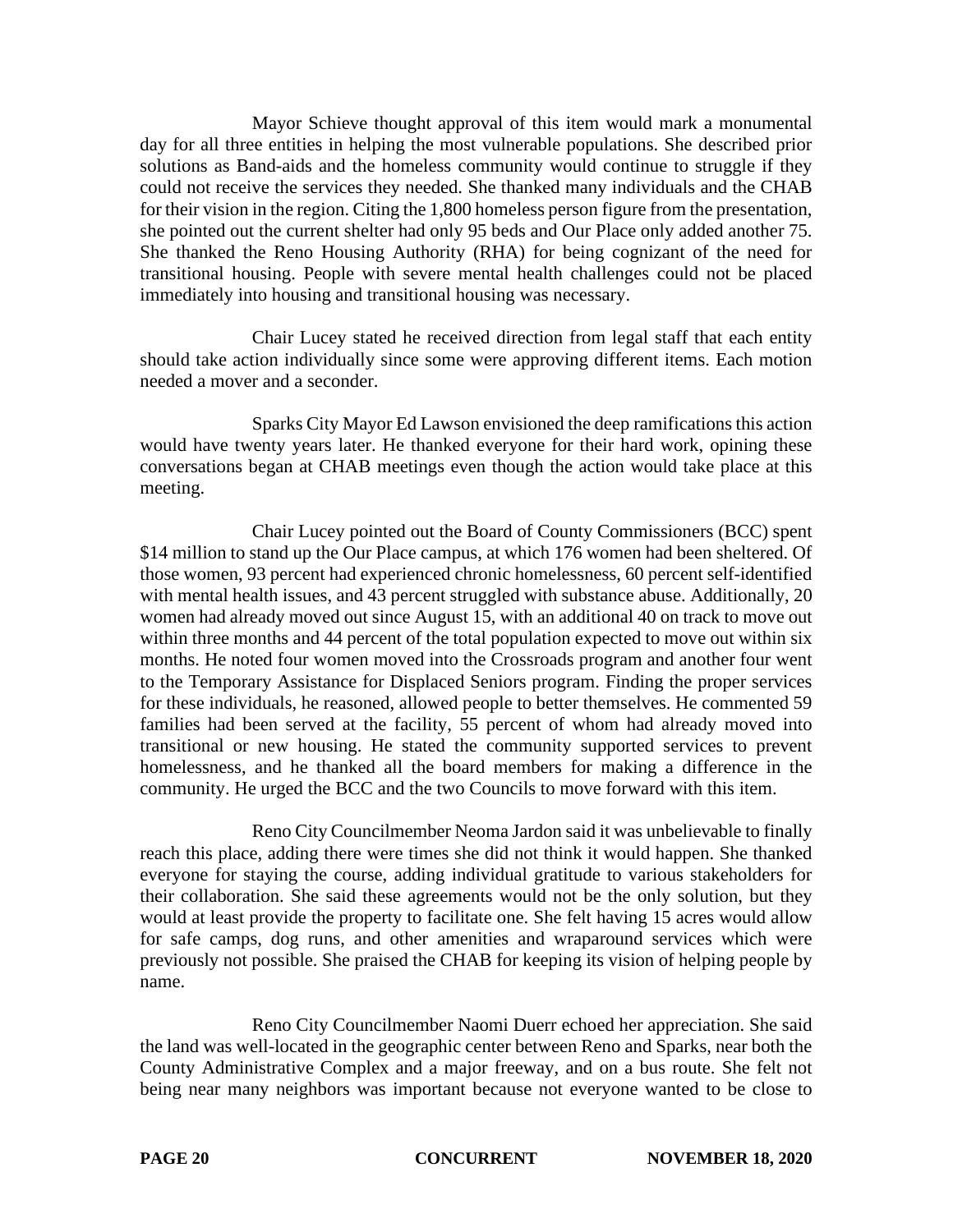certain services; some people expressed pushback on the approval of affordable housing out of fear for a decline in property values or the mixing of uses. She thought this was an opportunity to turn the COVID-19 pandemic into a positive development.

Reno City Councilmember Devon Reese said elected officials were mindful of their legacy, contending they would be judged as a society based on how the most vulnerable were treated. He thought this was a legacy moment for the community and the boards would always be glad that these measures were approved.

Reno City Councilmember Jenny Brekhus remarked she was glad the items were being taken individually. She noted some of the documents for action were supplied after the agenda was posted, including one that was only made available earlier in the day. She inquired whether the Regional Homeless Services Cooperative Agreement had been signed already. Mr. Stockham responded the document had not been signed yet, so some portions of it would apply retroactively.

Regarding the operational contributions referenced in the presentation, Councilmember Brekhus asked why Washoe County was the major financier for the men's shelter while the City of Reno was the lead on that facility. She further inquired about the source of those dollars and whether the County functioned only in a pass-through capacity for that funding. Washoe County Manager Eric Brown responded the County's delivery model for wraparound services at Our Place was different than that used by the City at the Community Assistance Center. He said it had nothing to do with who the lead entity was, but rather the two different models having different cost profiles.

Councilmember Brekhus said she believed the Nevada Cares campus would have wraparound services, so she wondered why the County was not stepping up to be the lead agency there. Mr. Brown answered the County was extended financially with the services it provided at Our Place, having spent over \$1 million on Our Place campus expansions in addition to the \$3.8 million listed in the presentation. He contested the County was doing what it could during the pandemic, where costs and demand continued to shift. Councilmember Brekhus empathized and said funding the Clean and Safe Team stretched the City's budget too.

Councilmember Jardon reiterated that government alone could not make this happen and building out the campus with everything these boards wanted would take a larger effort by the entire community. She questioned how long the closing period was anticipated to be after approval of these items, how long it would take for the shelter structure to be operational, and whether this action negated any existing litigation tied to the property. Mr. Stockham replied the scheduled close date was December 3, so each entity would need to send money for escrow in the next couple of weeks. The deadline could be extended, but that would impact both the CARES funding and the construction schedule, which was aggressively slated to take place over only eight weeks. He hoped to have the Sprung structure erected and occupied by the end of January, which could be delayed by bad weather or a lack of structure availability. Finally, he indicated this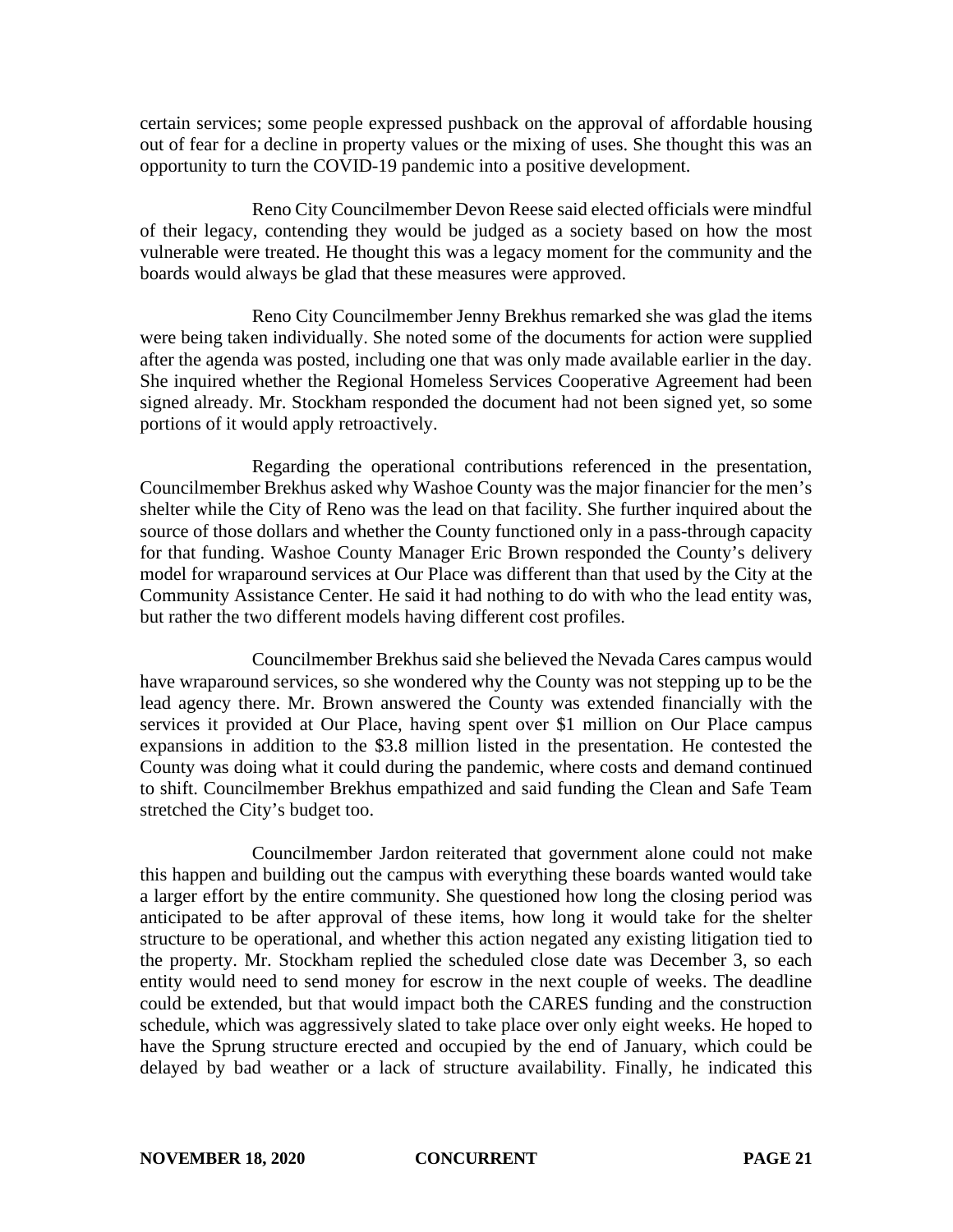transaction was not related to the litigation regarding the structures, and any other litigation would be rendered moot because they would shut down the temporary shelters.

Reno City Councilmember Oscar Delgado brought up that there was a perception a few months ago that the entities were not getting along. Clearly that was not the case, and he added his gratitude for helping support the most vulnerable in the community. He mentioned he toured the Our Place campus and praised the relationships staff was able to develop with the individuals seeking services. He expressed appreciation for everyone's hard work.

Reno City Councilmember Bonnie Weber thanked everyone for their hard work and said she could not wait to vote on these items.

Sparks City Councilmember Charlene Bybee said that, since C19 began, the jurisdictions spoke about the ability to be fluid and this was an example of hard work. She added her thanks to the entities' managers, since this project originally included only the Governor's Bowl property. She summarized that each presentation focused on one piece of the puzzle that would be needed to solve this regional problem. She did not want to see the problem spiral out of control like it had in larger cities. She contested all of these programs would not only lower the number of homeless individuals, it would also impact community members, businesses, and residents who wanted to visit the river.

Sparks City Councilmember Kristopher Dahir expressed excitement for the community, saying this was about the collaboration of everyone. He stated he observed Washoe County ramping up its efforts, praising its work with Our Place. He agreed no one agency could do this alone and approval of this item was crucial. He admitted there was much work left to do with the CHAB and everyone was needed at the discussion table. Citing the letters of support received as public comment, he mentioned the BCC and the City Councils would reach out to ask for help.

Sparks City Councilmember Don Abbott remarked each elected official loved their individual communities, but it was refreshing to see all the agencies come together. He concurred this was an important date and he thanked everyone for contributing.

Commissioner Jung said this action was unprecedented. She acknowledged this was an emergency situation and it was important to move quickly during the pandemic. She added this was an emergency in every city. She said these elected officials did not always agree on how to address a problem that was bigger than all of them. She admitted to being hesitant when first presented with the Our Place idea because it was a new, datadriven model. She reminded the board members that each individual was important to somebody else. She expressed gratitude to the mayors, the chair, and the managers for actively working to make this happen despite not everyone agreeing on one correct solution. She stressed the need to drop jurisdictions and take care of people who could not take care of themselves, for they had a right to pursue their own happiness. She felt now was not the time to fight about the details because chasing people across jurisdictions while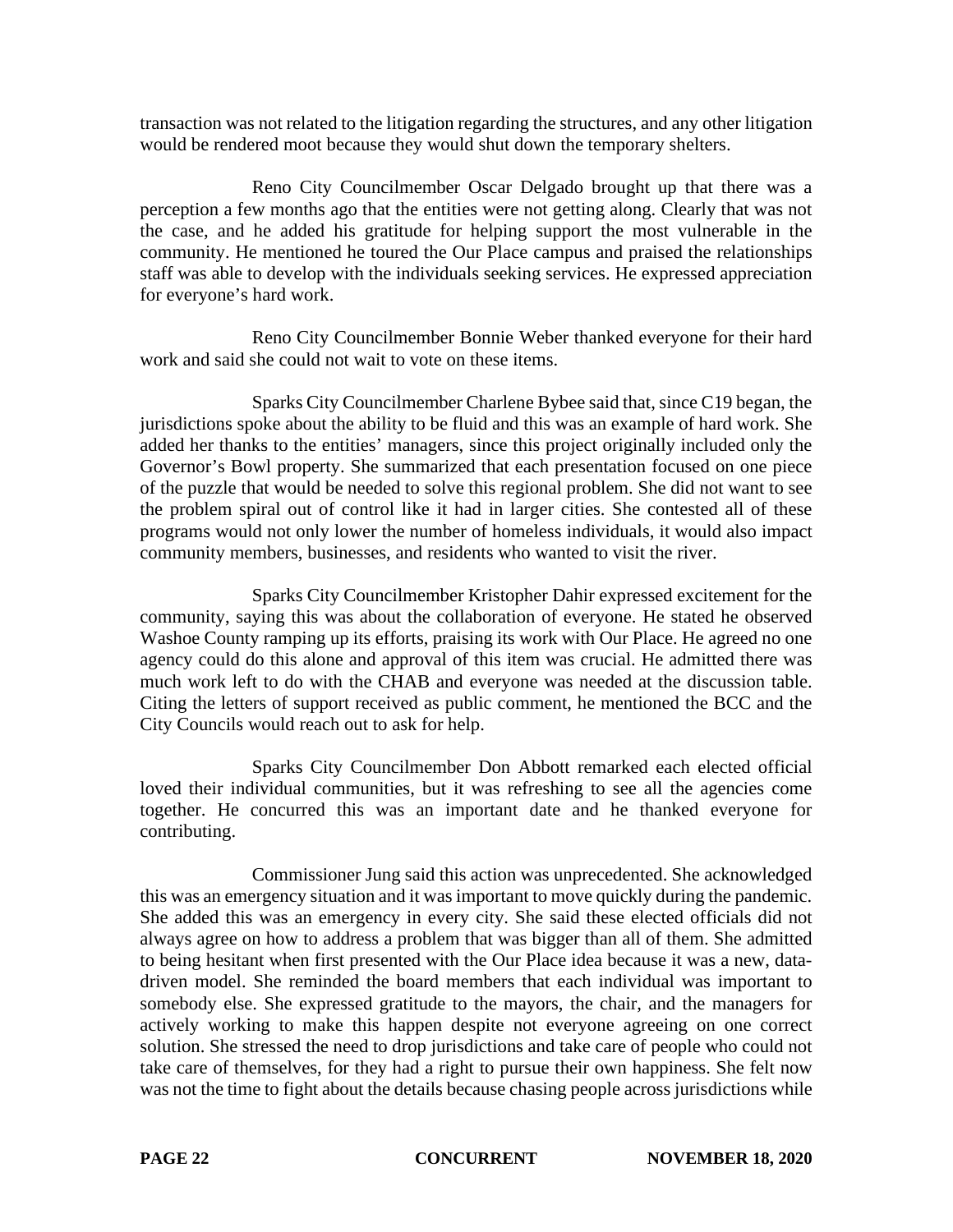not providing toilets, garbage cans, or water was a recipe for disaster. She applauded Sparks' HOPE Team and expressed pride in everyone at the meeting.

Vice Chair Berkbigler said she was completely in favor of doing everything possible to protect the homeless, and she supported the purchase of the Governor's Bowl property so there was a place to move the homeless male population. She asked where the County would get the money to pay for the 69 percent share of operating fees, adding she was less concerned with where they would get the money for the purchase fees; she felt the County did not have that money in its budget. She pointed out the County invested a significant amount of money in Our Place and was now expected to invest another significant amount in the Nevada Cares facility. She thought the citizens wanted to know where the money would come from since the BCC had not yet discussed this.

Vice Chair Berkbigler said one thought was to increase the goods and services tax, though that would result in a considerable cost increase to citizens, particularly those with expensive cars and farmers with multiple vehicles. She expressed concern about asking residents in Incline Village, Verdi, and Gerlach to pay for maintenance of a facility that the County did not manage. She wondered why the County would not be the controlling entity for this property. She felt it was unfair to have County citizens pay for this without having input as to how it would be paid. She underscored the importance of the homeless situation, listing several programs she had supported. Still, there were questions she thought needed answers.

Manager Brown responded the majority of the costs in the cost-sharing agreement were covered by traditional funding means and were additionally a part of an interlocal agreement. He mentioned CARES Act funding was making up some of the difference in 2020. He acknowledged they did not know if they could continue to count on CARES Act funding, and costs could grow as homeless populations continued to increase. He further admitted Our Place was virtually full the month it opened, and plans were underway to add more buildings. He agreed the County would need to identify long-term funding, perhaps from within the County budget or grant programs. Vice Chair Berkbigler insisted it remained a concern for her.

Commissioner Hartung expressed gratitude to a number of individuals and agencies for their hard work.

Despite concerns about funding, Chair Lucey stated, this project reflected everyone's commitment to providing this service to the community as laid out in Nevada Revised Statutes. After listing some of the more successful programs, he stated homelessness knew no city boundaries. This region provided the additional challenges of weather, food scarcity, and employment, and those challenges would continue to get worse as the community grew. He thought it was in the best interest of the community to move forward with this, which would result in the individuals along the river receiving help, the community being cleaner, and people returning to work. He added his thanks to various people and agencies.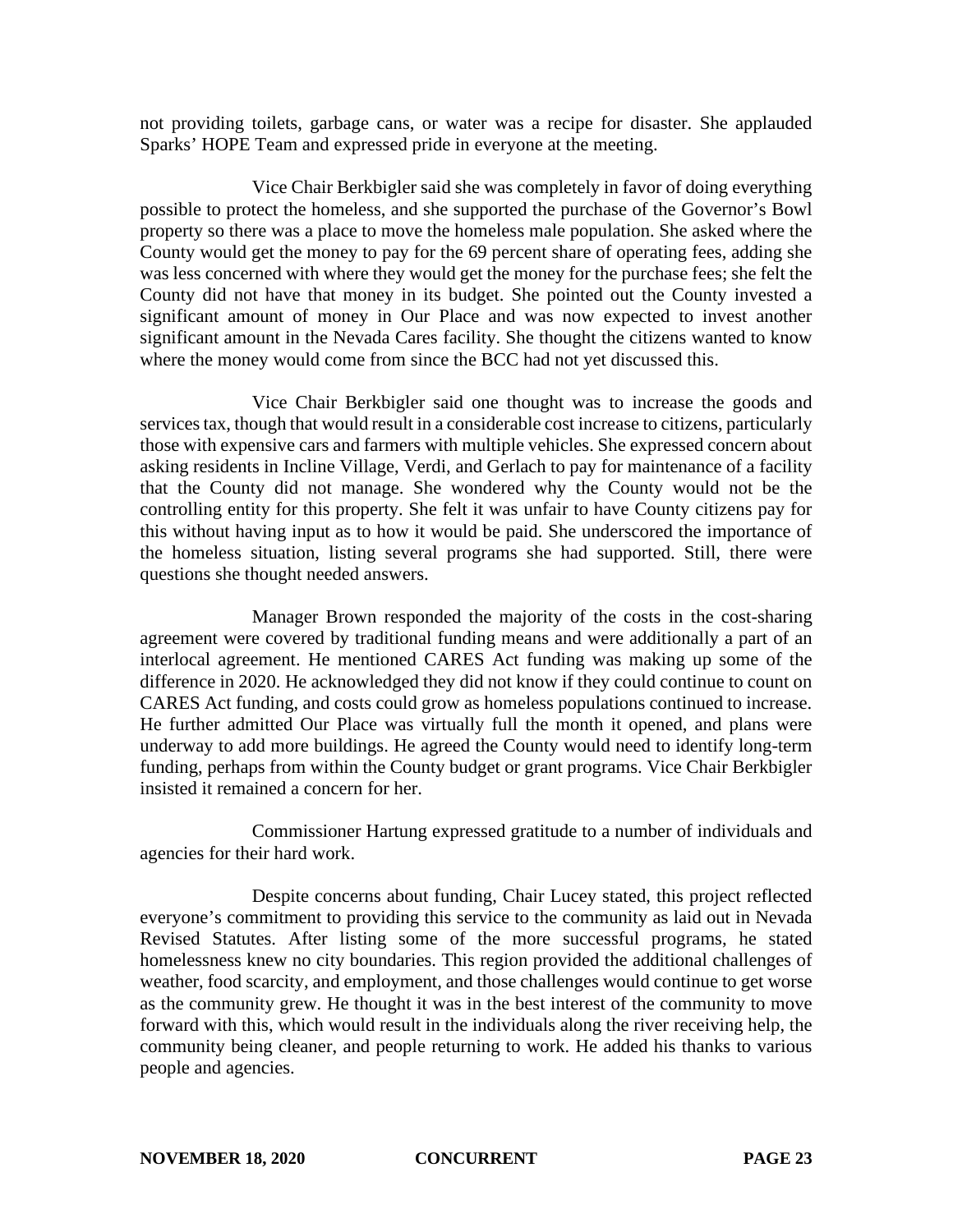## **4:52 p.m. Commissioner Herman left the meeting at some point between approval of the agenda and these comments.**

Chair Lucey moved to approve Agenda Items 11.1 through 11.5 as a block vote, seconded by Commissioner Hartung. Assistant District Attorney David Watts-Vial pointed out two of the items were for Reno City Council approval only and did not require action from the BCC. Chair Lucey amended his motion to approve Agenda Items 11.1 through 11.3. The seconder agreed.

For the Board of County Commissioners, on motion by Chair Lucey, seconded by Commissioner Hartung, which motion duly carried on a 4-0 vote with Commissioner Herman absent, it was ordered that Agenda Items 11.1 through 11.3 be approved. Any Interlocal Agreements pertinent to Agenda Items 11.1 through 11.3 are attached hereto and made a part of the minutes thereof.

Vice Chair Berkbigler noted she voted aye because it was an important issue, but she still had reservations about long-term operating costs.

After a brief discussion on voting procedure, the Sparks City Council voted to approve Agenda Items 11.1 through 11.3.

After a brief discussion on voting procedure, the Reno City Council moved to approve Agenda Items 11.1 through 11.5, allowing Councilmember Brekhus to ask questions before a vote was taken.

Councilmember Jardon read the definition of empathy and said this was a monumental step in terms of understanding and sharing the feelings of others.

Councilmember Brekhus said she supported Agenda Item 11.1. Regarding Agenda Item 11.2, she recognized Manager Brown's comments about the County not taking the lead on the men's shelter despite paying the majority of the monies. She said the Clean and Safe Team taxed the City of Reno financially. She stated she could not support this agreement because Washoe County was the larger entity who she felt should take the lead. She agreed with Vice Chair Berkbigler's point about not having identified a funding source for the ongoing operational costs. She added she could support Agenda Item 11.3. She noted she did not support the Governor's Bowl item when it came up at a Reno City Council meeting, and she could not support it now. She felt expanding this property into a super shelter was not the correct approach; she preferred a service approach, adding that transitional housing was needed immediately. She expressed concern about the City of Reno's ability to manage this as she thought their past performance with the Record Street shelter was not great.

With regard to Agenda Item 11.5, Councilmember Brekhus said she was informed by people who provided meal services that they had been fenced out of the Truckee Meadows Water Authority (TMWA) property, and were also told by the Wells Cargo property owner that they were on his property. Within a week, the property owner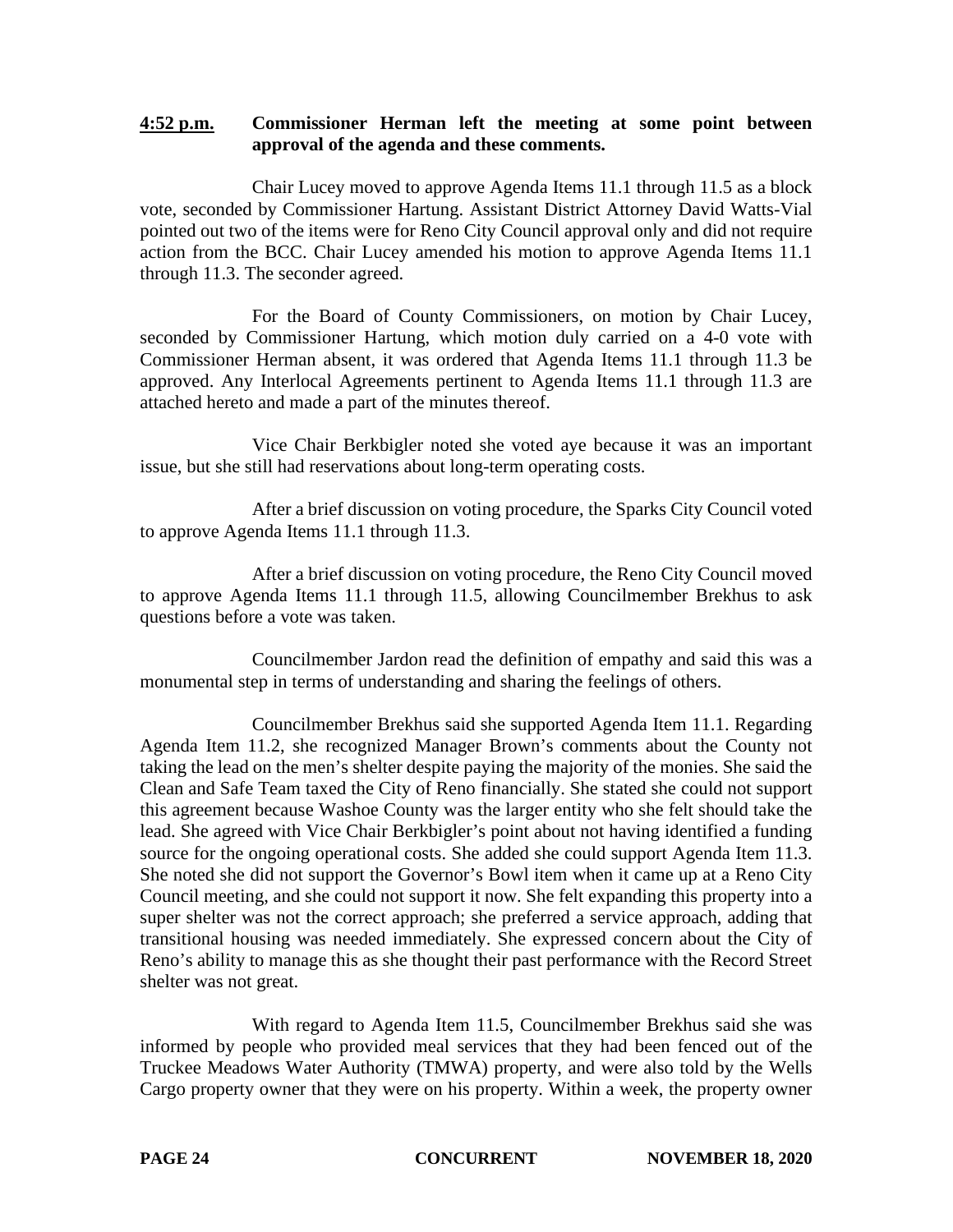sued TMWA and the City of Reno. Additionally, she had heard that the sale of the Wells Cargo property was an outcome of the settlement of that lawsuit. It was her understanding that CARES Act funding was not available for settlement costs. She asked whether this agreement was the outcome of a settlement. She further noted the Wells Cargo property had never been mentioned at a CHAB meeting as being part of this super shelter facility.

Mr. Stockham confirmed this transaction was not part of a settlement agreement.

Mayor Schieve wondered how someone could not support this initiative when the current shelter had only 95 beds. She mentioned each elected official struggled with the small capacity of the shelter. She agreed transitional housing was desperately needed, but this was an opportunity to provide that in a comprehensive way. Failure to approve this, she reasoned, would cause people to be left behind. She said she appreciated Councilmember Brekus' perspective but thought these populations were not going anywhere. She thanked everyone involved with this meeting, indicating the project would change how services were provided.

The Reno City Council voted to approve Agenda Items 11.1 through 11.5.

**20-0836 AGENDA ITEM 12** General Business - Commissioner, Council Member and Manager announcements, reports and updates to include requests for information or topics for future agendas. (No discussion will take place on this item.)

Sparks City Mayor Ed Lawson requested an item on a future concurrent agenda to discuss the creation of an appeals board for the District Health Department, since decisions made there could not currently be appealed.

Sparks City Councilmember Kristopher Dahir thanked everyone for an amazing meeting, adding he wished to have more of them. He concurred with the request for an appeal board for the Health Department. Reno City Mayor Hillary Schieve thanked Mayor Lawson for his leadership and she agreed with the need for that discussion.

# **5:15 p.m. Reno City Councilmember Jenny Brekus left the meeting.**

# **20-0837 AGENDA ITEM 13** Public Comment.

Reno City Clerk Ashley Turney noted letters in support of Agenda Item 11 were received after the 4:00 p.m. deadline the previous day, though they had been provided to board members before their vote on that item. People who submitted letters of support for the Nevada Cares facility included: Governor Brian Sandoval; Charles Albright; Mark Holcomb; Dr. Rick Sproule, Jim Welborn; Jeremy Jones; David Fiore; John Creelman; Evy Tschannen; Tanja Hayes; Jeff Church; Ann Petersen; and Janet Phillips. Additionally, voicemails in support of the facility were received from Charles Albright and Dr. Charles Manscroft. These were submitted to the board members and placed on file with the Clerk.